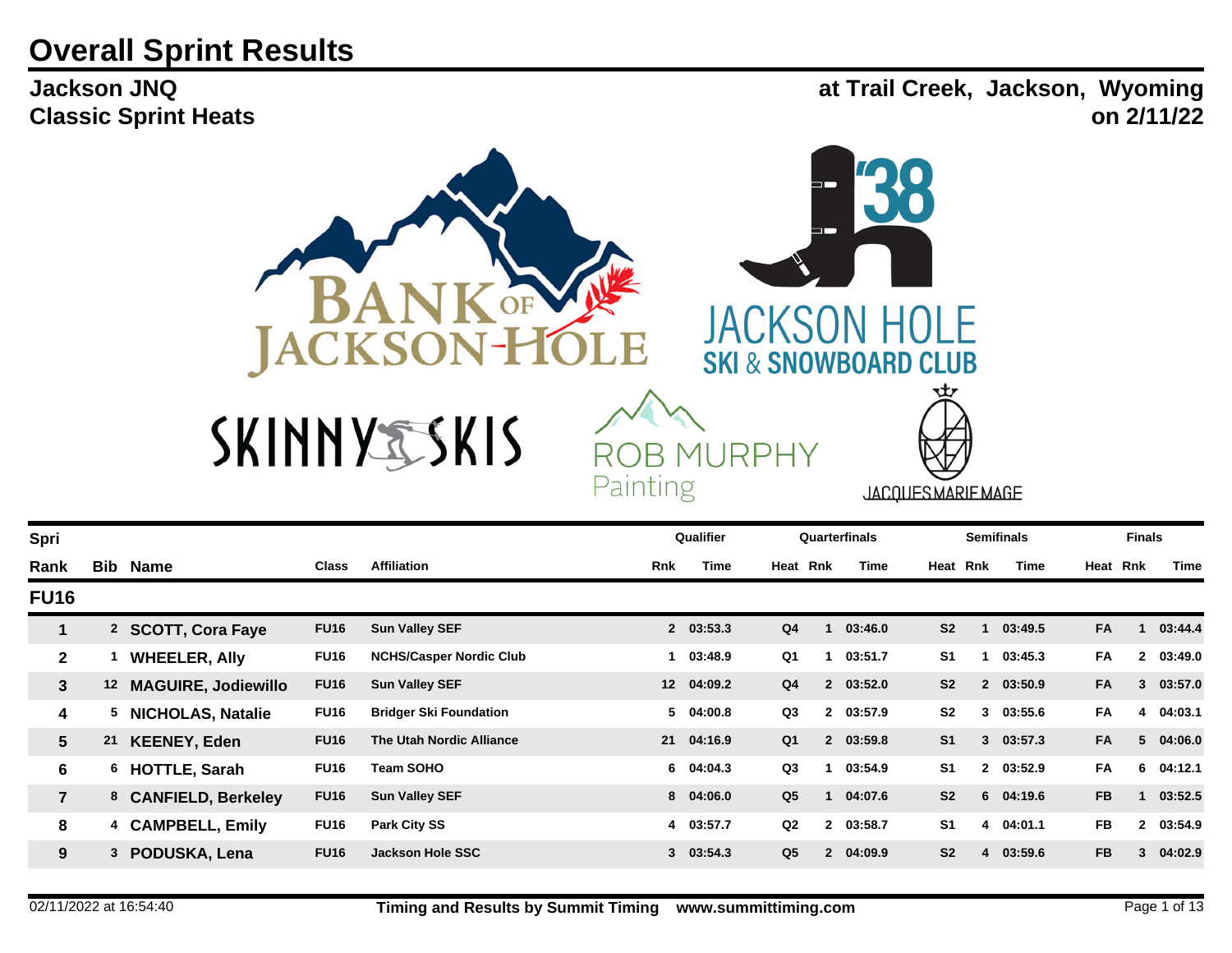| Spri |                 |                           |             |                                  |                 | Qualifier  |                |                | Quarterfinals |                |   | <b>Semifinals</b> |           | <b>Finals</b> |         |
|------|-----------------|---------------------------|-------------|----------------------------------|-----------------|------------|----------------|----------------|---------------|----------------|---|-------------------|-----------|---------------|---------|
| Rank |                 | <b>Bib Name</b>           | Class       | <b>Affiliation</b>               | Rnk             | Time       | Heat Rnk       |                | Time          | Heat Rnk       |   | Time              |           | Heat Rnk      | Time    |
| 10   |                 | 17 WILMOT, Annika         | <b>FU16</b> | <b>Lander Valley High School</b> |                 | 17 04:13.8 | Q2             |                | 304:00.0      | S <sub>2</sub> |   | 5 04:01.4         | <b>FB</b> | 4             | 04:08.0 |
| 11   | 7               | <b>JACOBSEN, Tobi</b>     | <b>FU16</b> | <b>Bridger Ski Foundation</b>    |                 | 7 04:04.8  | Q2             | $\mathbf 1$    | 03:55.9       | S <sub>1</sub> | 6 | 04:16.9           | FB        | 5             | 04:10.7 |
| 12   |                 | 25 FISHER, Keely          | <b>FU16</b> | <b>Park City SS</b>              |                 | 25 04:23.7 | Q3             |                | 3 04:01.8     | S <sub>1</sub> |   | 5 04:07.4         | <b>FB</b> | 6             | 04:19.0 |
| 13   | 9               | <b>INGELFINGER, Maeve</b> | <b>FU16</b> | Glacier Nordic Ski Team          | 9               | 04:06.1    | Q4             | $3^{\circ}$    | 04:02.1       |                |   |                   |           |               |         |
| 14   | 10 <sub>1</sub> | <b>STILES, Aurora</b>     | <b>FU16</b> | <b>Jackson Hole SSC</b>          | 10 <sup>°</sup> | 04:06.4    | Q <sub>1</sub> |                | 3 04:05.4     |                |   |                   |           |               |         |
| 15   | 18              | <b>NICHOLAS, Necia</b>    | <b>FU16</b> | <b>Bridger Ski Foundation</b>    | 18              | 04:14.6    | Q5             | 3 <sup>1</sup> | 04:12.8       |                |   |                   |           |               |         |
| 16   | 11              | EDDY, Ameya               | <b>FU16</b> | <b>Lander Valley High School</b> | 11              | 04:07.2    | Q <sub>1</sub> |                | 4 04:06.4     |                |   |                   |           |               |         |
| 17   |                 | 13 KANDOLIN, Kaya         | <b>FU16</b> | <b>Jackson Hole SSC</b>          | 13              | 04:09.8    | Q5             |                | 4 04:14.0     |                |   |                   |           |               |         |
| 18   |                 | 15 KEEFER, Maya           | <b>FU16</b> | <b>Bridger Ski Foundation</b>    | 15              | 04:11.5    | Q3             |                | 4 04:06.0     |                |   |                   |           |               |         |
| 19   | 19              | <b>MURPHY, Abby</b>       | <b>FU16</b> | <b>Jackson Hole SSC</b>          | 19              | 04:16.4    | Q4             |                | 4 04:15.8     |                |   |                   |           |               |         |
| 20   |                 | 27 FAY, Eliza             | <b>FU16</b> | <b>Laramie High School</b>       | 27              | 04:25.3    | Q2             |                | 4 04:11.1     |                |   |                   |           |               |         |
| 21   | 20              | <b>MOORE, Riven</b>       | <b>FU16</b> | <b>Silver Run Nordic</b>         | 20              | 04:16.7    | Q1             |                | 504:12.3      |                |   |                   |           |               |         |
| 22   |                 | 22 ALEXANDER, Reeve       | <b>FU16</b> | <b>Bridger Ski Foundation</b>    | 22              | 04:17.1    | Q <sub>4</sub> |                | 5 04:22.3     |                |   |                   |           |               |         |
| 23   |                 | 23 LINGER, Tori           | <b>FU16</b> | <b>Jackson Hole SSC</b>          | 23              | 04:21.1    | Q5             |                | 5 04:17.3     |                |   |                   |           |               |         |
| 24   | 24              | JACOBY, Daisha            | <b>FU16</b> | <b>Teton Valley SEF</b>          | 24              | 04:22.5    | Q2             |                | 5 04:11.6     |                |   |                   |           |               |         |
| 25   | 26              | <b>ANDERSON, Emily</b>    | <b>FU16</b> | <b>Lander Valley High School</b> | 26              | 04:24.1    | Q3             |                | 504:11.0      |                |   |                   |           |               |         |
| 26   |                 | 14 KLUCK, Hanna           | <b>FU16</b> | <b>Bridger Ski Foundation</b>    | 14              | 04:10.4    | Q2             |                | 6 04:15.4     |                |   |                   |           |               |         |
| 27   | 16              | <b>STINES, Hailey</b>     | <b>FU16</b> | <b>Jackson Hole SSC</b>          | 16              | 04:13.1    | Q3             |                | $6$ 04:18.7   |                |   |                   |           |               |         |
| 28   |                 | 28 CONNERS, Mazzy         | <b>FU16</b> | <b>Sun Valley SEF</b>            | 28              | 04:25.9    | Q <sub>5</sub> |                | 6 04:20.8     |                |   |                   |           |               |         |
| 29   | 29              | <b>LEHMANN, Charlotte</b> | <b>FU16</b> | <b>Glacier Nordic Ski Team</b>   | 29              | 04:28.3    | Q4             |                | 6 04:34.6     |                |   |                   |           |               |         |
| 30   |                 | 30 PATTERSON, Kaya        | <b>FU16</b> | <b>Park City SS</b>              | 30              | 04:30.8    | Q <sub>1</sub> |                | $6$ $04:12.8$ |                |   |                   |           |               |         |
| 31   |                 | <b>PEARSON, Emma</b>      | <b>FU16</b> | Kelly Walsh High School          | 31              | 04:32.2    |                |                |               |                |   |                   |           |               |         |
| 32   |                 | <b>FUTCH, Elsa</b>        | <b>FU16</b> | <b>Park City SS</b>              |                 | 32 04:34.9 |                |                |               |                |   |                   |           |               |         |
| 33   |                 | <b>LEIDECKER, Sarah</b>   | <b>FU16</b> | <b>Sun Valley SEF</b>            | 33              | 04:35.3    |                |                |               |                |   |                   |           |               |         |
| 34   |                 | SIMS, Zoe                 | <b>FU16</b> | <b>Bogus Basin Nordic</b>        | 34              | 04:36.4    |                |                |               |                |   |                   |           |               |         |
| 35   |                 | <b>WACHOB, Elisa</b>      | <b>FU16</b> | <b>Cody High School</b>          | 35              | 04:36.8    |                |                |               |                |   |                   |           |               |         |
| 36   |                 | <b>CARTER, Lucy</b>       | <b>FU16</b> | <b>Sun Valley SEF</b>            | 36              | 04:37.2    |                |                |               |                |   |                   |           |               |         |
| 37   |                 | <b>WARNER, Isabel</b>     | <b>FU16</b> | <b>Teton Valley SEF</b>          |                 | 37 04:39.6 |                |                |               |                |   |                   |           |               |         |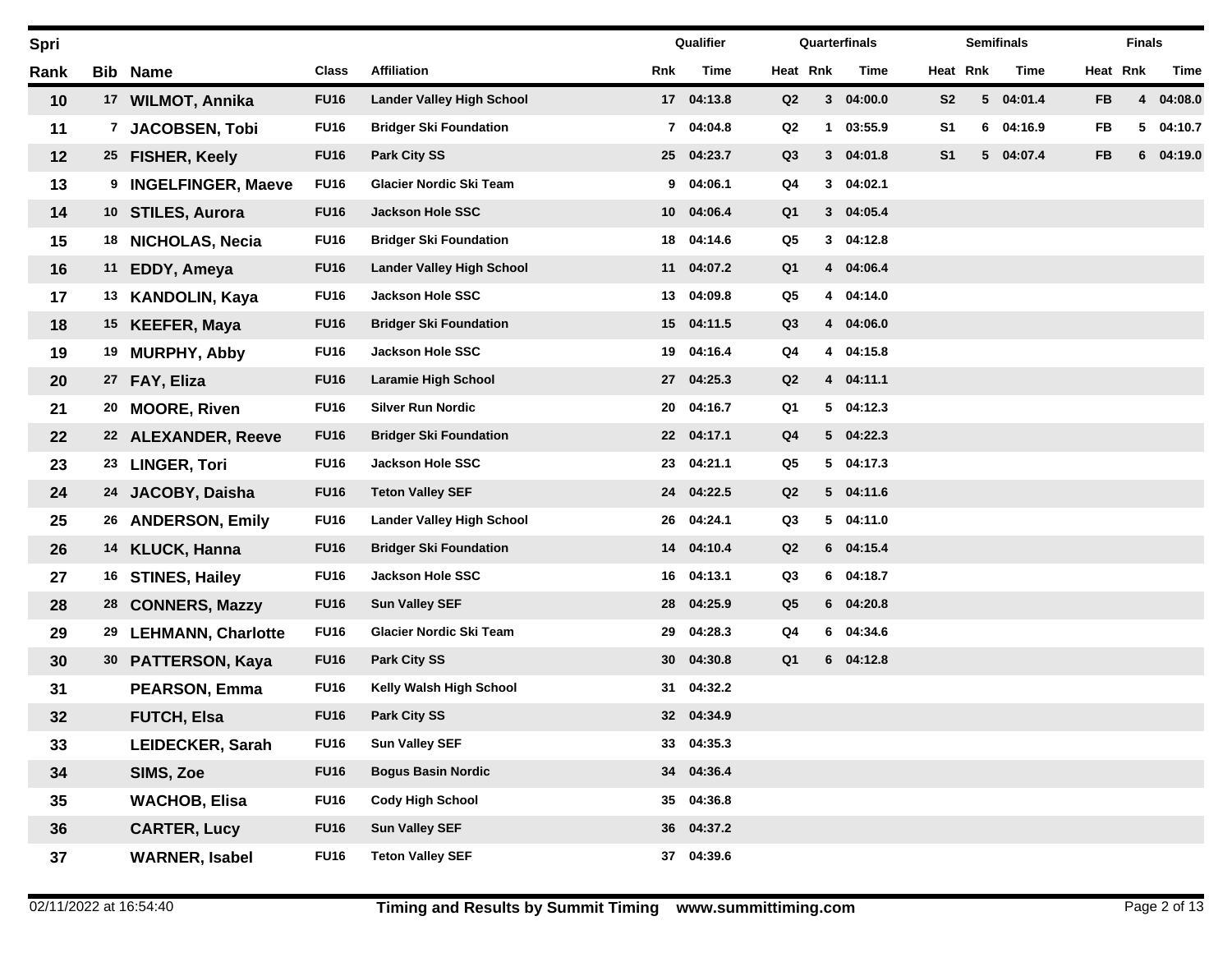| Spri |     |                            |             |                                  |     | Qualifier  |          | Quarterfinals | <b>Semifinals</b> |      |          | <b>Finals</b> |      |
|------|-----|----------------------------|-------------|----------------------------------|-----|------------|----------|---------------|-------------------|------|----------|---------------|------|
| Rank | Bib | <b>Name</b>                | Class       | <b>Affiliation</b>               | Rnk | Time       | Heat Rnk | Time          | Heat Rnk          | Time | Heat Rnk |               | Time |
| 38   |     | <b>BARTON, Brenna</b>      | <b>FU16</b> | <b>Bridger Ski Foundation</b>    | 38  | 04:40.7    |          |               |                   |      |          |               |      |
| 39   |     | <b>WHITING, Lizzie</b>     | <b>FU16</b> | <b>Lander Valley High School</b> | 39  | 04:48.0    |          |               |                   |      |          |               |      |
| 40   |     | <b>TAYLOR, Lucy</b>        | <b>FU16</b> | <b>Park City SS</b>              | 40  | 04:51.6    |          |               |                   |      |          |               |      |
| 41   |     | <b>CATCHPOLE, Ella</b>     | <b>FU16</b> | Kelly Walsh High School          | 41  | 04:51.7    |          |               |                   |      |          |               |      |
| 42   |     | <b>WENDEL, Emilia</b>      | <b>FU16</b> | <b>Bogus Basin Nordic</b>        |     | 42 04:54.5 |          |               |                   |      |          |               |      |
| 43   |     | <b>HENSHALL, Willow</b>    | <b>FU16</b> | <b>Bogus Basin Nordic</b>        | 43  | 04:58.1    |          |               |                   |      |          |               |      |
| 44   |     | <b>LANGLEY, Alyssa</b>     | <b>FU16</b> | Kelly Walsh High School          | 44  | 04:58.2    |          |               |                   |      |          |               |      |
| 45   |     | <b>BRANDE, Laura</b>       | <b>FU16</b> | <b>Laramie High School</b>       | 45  | 04:58.5    |          |               |                   |      |          |               |      |
| 46   |     | ROSE, Sophia               | <b>FU16</b> | <b>NCHS/Casper Nordic Club</b>   | 46  | 05:04.3    |          |               |                   |      |          |               |      |
| 47   |     | <b>EKEDAHL, Anne</b>       | <b>FU16</b> | <b>Bogus Basin Nordic</b>        | 47  | 05:07.5    |          |               |                   |      |          |               |      |
| 48   |     | PLES, Evelyn               | <b>FU16</b> | <b>Silver Run Nordic</b>         | 48  | 05:10.0    |          |               |                   |      |          |               |      |
| 49   |     | NASHIYAMA, Sakura          | <b>FU16</b> | <b>Park City SS</b>              | 49  | 05:11.0    |          |               |                   |      |          |               |      |
| 50   |     | <b>STRAND, Bethany</b>     | <b>FU16</b> | Kelly Walsh High School          | 50  | 05:16.3    |          |               |                   |      |          |               |      |
| 51   |     | <b>MOTT, Miel</b>          | <b>FU16</b> | <b>Silver Run Nordic</b>         | 51  | 05:17.4    |          |               |                   |      |          |               |      |
| 52   |     | <b>GELWICKS, Morgan</b>    | <b>FU16</b> | <b>Laramie High School</b>       |     | 52 05:18.4 |          |               |                   |      |          |               |      |
| 53   |     | <b>CLARK, Nicole</b>       | <b>FU16</b> | <b>NCHS/Casper Nordic Club</b>   | 53  | 05:19.9    |          |               |                   |      |          |               |      |
| 54   |     | <b>HASSMAN, Wren</b>       | <b>FU16</b> | <b>Big Sky SEF</b>               | 54  | 05:23.2    |          |               |                   |      |          |               |      |
| 55   |     | <b>BRUBAKER, Bella</b>     | <b>FU16</b> | <b>NCHS/Casper Nordic Club</b>   | 55  | 05:25.0    |          |               |                   |      |          |               |      |
| 56   |     | <b>ALTLAND, Autumn</b>     | <b>FU16</b> | Kelly Walsh High School          | 56  | 05:29.4    |          |               |                   |      |          |               |      |
| 57   |     | <b>BRAVE-HEART, Audre</b>  | <b>FU16</b> | <b>Lander Valley High School</b> | 57  | 05:31.9    |          |               |                   |      |          |               |      |
| 58   |     | LUX, Grace                 | <b>FU16</b> | <b>Bridger Ski Foundation</b>    | 58  | 05:46.2    |          |               |                   |      |          |               |      |
| 59   |     | <b>ELSTON, Madeline</b>    | <b>FU16</b> | <b>NCHS/Casper Nordic Club</b>   | 59  | 05:52.0    |          |               |                   |      |          |               |      |
| 60   |     | <b>BREDEHOFT, Caroline</b> | <b>FU16</b> | <b>Laramie High School</b>       | 60  | 05:54.3    |          |               |                   |      |          |               |      |
| 61   |     | <b>KLINGER, Harper</b>     | <b>FU16</b> | Kelly Walsh High School          | 61  | 05:56.8    |          |               |                   |      |          |               |      |
| 62   |     | <b>MULDOWNEY, Isabell</b>  | <b>FU16</b> | Kelly Walsh High School          | 62  | 06:01.6    |          |               |                   |      |          |               |      |
| 63   |     | <b>SUNDQUIST, Claire</b>   | <b>FU16</b> | <b>NCHS/Casper Nordic Club</b>   | 63  | 06:04.6    |          |               |                   |      |          |               |      |
| 64   |     | <b>OSTRANDER, Reese</b>    | <b>FU16</b> | <b>NCHS/Casper Nordic Club</b>   | 64  | 06:07.6    |          |               |                   |      |          |               |      |
| 65   |     | <b>HOMER, Zeren</b>        | <b>FU16</b> | <b>Laramie High School</b>       | 65  | 06:13.0    |          |               |                   |      |          |               |      |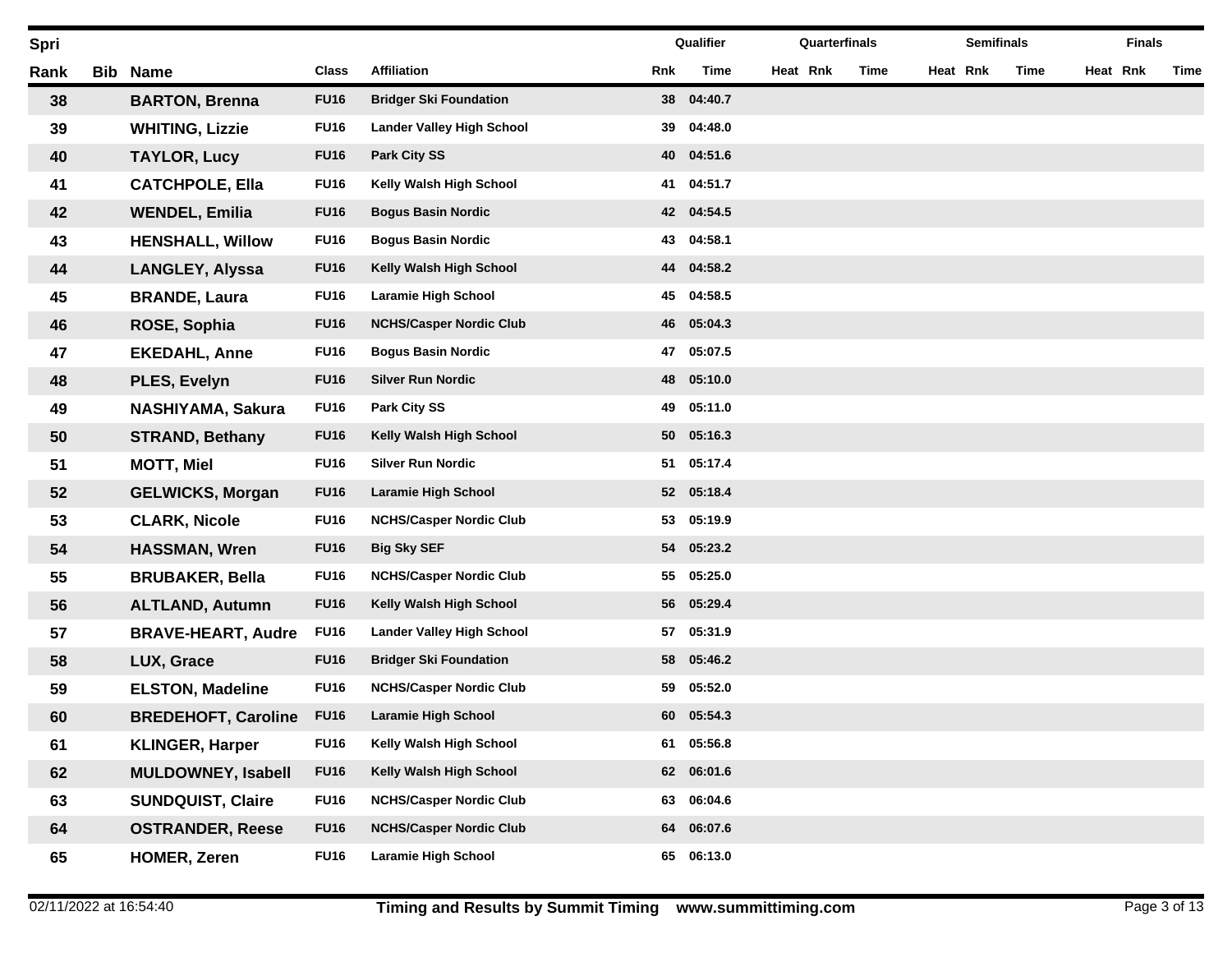| Spri                    |                 |                           |             |                                  |                 | Qualifier     |                |              | Quarterfinals |                |              | <b>Semifinals</b> |           | <b>Finals</b> |           |
|-------------------------|-----------------|---------------------------|-------------|----------------------------------|-----------------|---------------|----------------|--------------|---------------|----------------|--------------|-------------------|-----------|---------------|-----------|
| Rank                    |                 | <b>Bib Name</b>           | Class       | <b>Affiliation</b>               | Rnk             | <b>Time</b>   | Heat Rnk       |              | Time          | Heat Rnk       |              | Time              |           | Heat Rnk      | Time      |
| 66                      |                 | PETERSON, Hannah          | <b>FU16</b> | Laramie High School              |                 | 66 06:24.6    |                |              |               |                |              |                   |           |               |           |
| 67                      |                 | <b>COWIE, Teegan</b>      | <b>FU16</b> | <b>Cody High School</b>          | 67              | 06:32.0       |                |              |               |                |              |                   |           |               |           |
|                         |                 | <b>FOREMAN, Marie</b>     | <b>FU16</b> | <b>Cody High School</b>          | 1058            | <b>DNS</b>    |                |              |               |                |              |                   |           |               |           |
| <b>FU18/FU20</b>        |                 |                           |             |                                  |                 |               |                |              |               |                |              |                   |           |               |           |
| $\mathbf{1}$            |                 | <sup>2</sup> GROVER, Anja | <b>FU18</b> | <b>Sun Valley SEF</b>            |                 | 2 03:41.8     | Q <sub>4</sub> | $\mathbf{1}$ | 03:48.0       | S <sub>2</sub> | $\mathbf{1}$ | 03:46.0           | FA        | 1             | 03:35.8   |
| $\mathbf 2$             | 3               | <b>GRISSOM, Elena</b>     | <b>FU18</b> | Park City SS                     |                 | 303:48.1      | Q5             | 1            | 03:40.1       | S2             |              | 2 03:46.7         | FA        | $\mathbf{2}$  | 03:41.1   |
| 3                       | $\mathbf{1}$    | <b>BRIGHAM, Kate</b>      | <b>FU18</b> | <b>Jackson Hole SSC</b>          |                 | 1 03:34.6     | Q <sub>1</sub> | $\mathbf 1$  | 03:47.3       | S <sub>1</sub> | 1            | 03:45.0           | FA        |               | 3 03:43.9 |
| 4                       | 6               | <b>MCJUNKIN, Hayden</b>   | <b>FU18</b> | <b>Sugar Bowl STA</b>            |                 | $6$ $03:52.2$ | Q3             | 1            | 03:51.3       | S1             |              | 303:53.3          | FA        | 4             | 03:47.2   |
| 5                       |                 | 7 LUDWIG, Luci            | <b>FU20</b> | <b>Sun Valley SEF</b>            |                 | 7 03:52.7     | Q2             |              | 303:47.7      | S <sub>2</sub> |              | 3 03:55.5         | FA        |               | 5 03:57.3 |
| 6                       |                 | O 'BRIEN, Natalie         | <b>FU18</b> | Jackson Hole SSC                 |                 | 4 03:51.2     | Q <sub>2</sub> | $\mathbf 1$  | 03:43.0       | S1             |              | 2 03:50.6         | FA        |               | 6 04:09.8 |
| $\overline{\mathbf{r}}$ |                 | 14 HEBERT, Eloise         | <b>FU18</b> | <b>Sun Valley SEF</b>            |                 | 14 04:02.7    | Q2             |              | 2 03:44.0     | S <sub>1</sub> |              | 4 03:56.1         | <b>FB</b> | 1             | 03:52.1   |
| 8                       | 5               | <b>CRAMER, Aurora</b>     | <b>FU20</b> | <b>Sun Valley SEF</b>            |                 | 5 03:52.0     | Q3             |              | 2 03:52.0     | S <sub>2</sub> |              | 5 04:01.0         | FB        |               | 2 03:57.7 |
| 9                       |                 | 12 SANDALL, Kaykay        | <b>FU18</b> | <b>Lander Valley High School</b> |                 | 12 04:02.4    | Q <sub>4</sub> |              | 2 03:53.7     | S <sub>2</sub> |              | 604:15.8          | <b>FB</b> |               | 3 03:59.8 |
| 10                      |                 | 8 VANDENBURGH, Anik       | <b>FU18</b> | <b>Sun Valley SEF</b>            | 8               | 03:53.8       | Q5             |              | 2 03:49.2     | S <sub>2</sub> |              | 4 03:57.6         | FB        | 4             | 04:05.1   |
| 11                      |                 | 11 GROHUSKY, Aisley       | <b>FU18</b> | <b>Sun Valley SEF</b>            | 11              | 04:01.8       | Q <sub>1</sub> |              | 2 03:57.3     | S <sub>1</sub> |              | 5 04:02.7         | <b>FB</b> |               | 5 04:08.8 |
| 12                      |                 | 16 GREENBERG, Gina        | <b>FU18</b> | <b>Sun Valley SEF</b>            | 16              | 04:04.7       | Q3             |              | 303:52.0      | S1             | 6.           | 04:03.5           | FB        | 6             | 04:19.6   |
| 13                      |                 | 10 CARMACK, Bailey        | <b>FU18</b> | <b>Park City SS</b>              | 10 <sup>1</sup> | 04:00.8       | Q <sub>1</sub> |              | 304:01.8      |                |              |                   |           |               |           |
| 14                      |                 | 13 HALL, Elsie            | <b>FU18</b> | Jackson Hole SSC                 |                 | 12 04:02.4    | Q5             |              | 303:55.1      |                |              |                   |           |               |           |
| 15                      | 19              | <b>WILMOT, Sydney</b>     | <b>FU18</b> | Jackson Hole SSC                 | 19              | 04:08.1       | Q <sub>4</sub> |              | 303:58.5      |                |              |                   |           |               |           |
| 16                      |                 | 18 PESSL, Annalise        | <b>FU18</b> | <b>Bridger Ski Foundation</b>    | 18              | 04:06.3       | Q5             |              | 4 03:55.2     |                |              |                   |           |               |           |
| 17                      | 20              | <b>WILMOT, Kate</b>       | <b>FU18</b> | <b>Lander Valley High School</b> | 20              | 04:11.8       | Q <sub>1</sub> |              | 4 04:08.0     |                |              |                   |           |               |           |
| 18                      |                 | 24 BABITS, Shayla         | <b>FU18</b> | <b>Lander Valley High School</b> | 24              | 04:13.9       | Q2             |              | 04:00.3       |                |              |                   |           |               |           |
| 19                      |                 | 26 OLER, Allison          | <b>FU20</b> | The Utah Nordic Alliance         |                 | 26 04:14.7    | Q3             |              | 4 03:52.7     |                |              |                   |           |               |           |
| 20                      |                 | 29 HUSS, Gretel           | <b>FU18</b> | <b>Sun Valley SEF</b>            |                 | 29 04:16.8    | Q4             |              | 4 04:07.6     |                |              |                   |           |               |           |
| 21                      |                 | 9 WYATT, Clara            | <b>FU20</b> | <b>Bridger Ski Foundation</b>    |                 | $9$ 03:59.6   | Q <sub>4</sub> |              | 504:15.7      |                |              |                   |           |               |           |
| 22                      |                 | 15 BENNION, Sidney        | <b>FU18</b> | Park City SS                     |                 | 15 04:04.5    | Q3             |              | 503:52.8      |                |              |                   |           |               |           |
| 23                      | 17 <sup>7</sup> | <b>LEITHEISER, Greta</b>  | <b>FU18</b> | <b>Sun Valley SEF</b>            |                 | 17 04:05.1    | Q2             |              | 504:15.1      |                |              |                   |           |               |           |
| 24                      |                 | 21 SWANSON, Grace         | <b>FU18</b> | The Utah Nordic Alliance         |                 | 21 04:12.0    | Q1             |              | 5 04:14.2     |                |              |                   |           |               |           |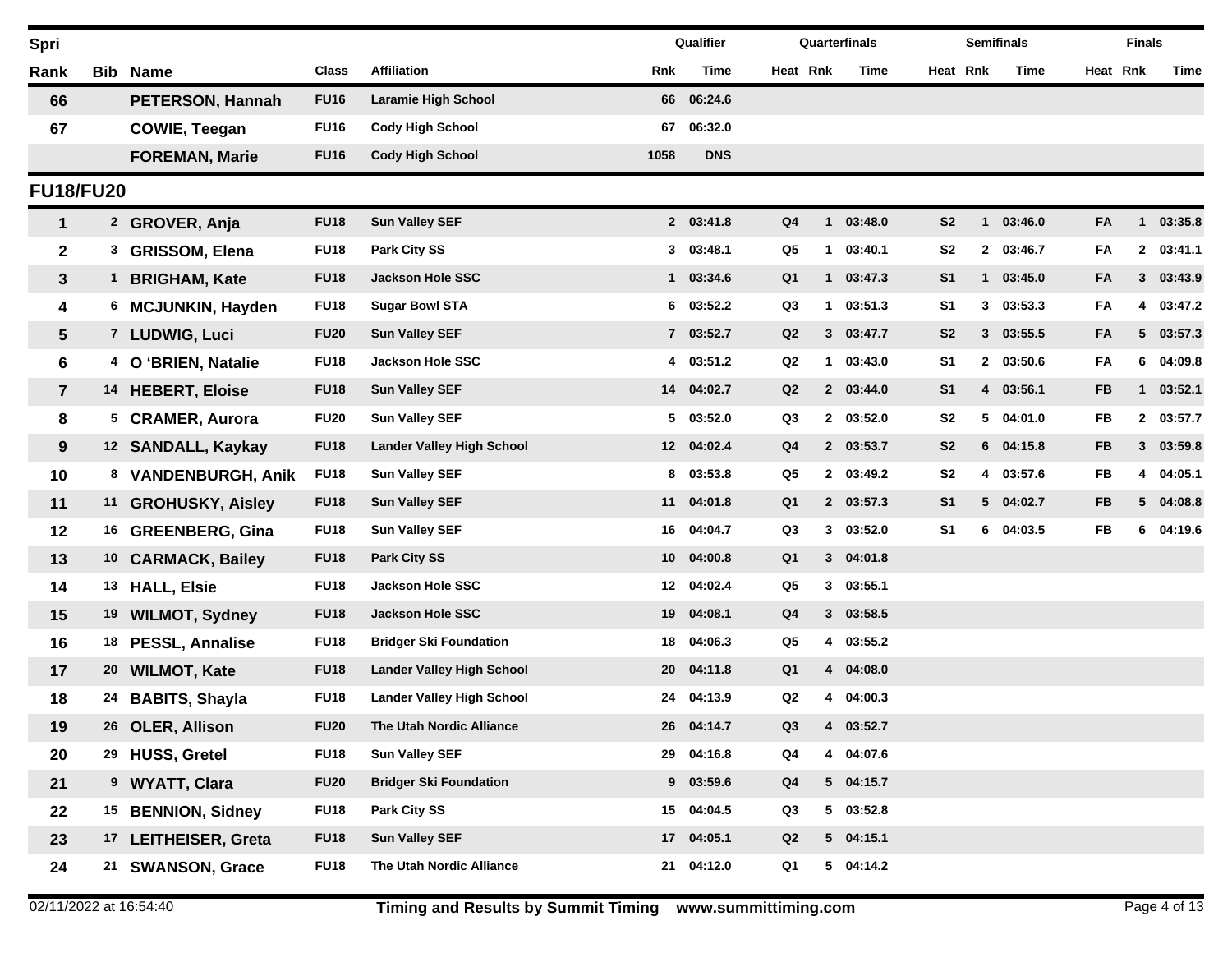| Spri |    |                           |              |                                  |     | Qualifier  |                |   | Quarterfinals |          | <b>Semifinals</b> |      | <b>Finals</b> |      |
|------|----|---------------------------|--------------|----------------------------------|-----|------------|----------------|---|---------------|----------|-------------------|------|---------------|------|
| Rank |    | <b>Bib Name</b>           | <b>Class</b> | <b>Affiliation</b>               | Rnk | Time       | Heat Rnk       |   | Time          | Heat Rnk |                   | Time | Heat Rnk      | Time |
| 25   |    | 23 DEVORE, Olivia         | <b>FU18</b>  | <b>NCHS/Casper Nordic Club</b>   |     | 23 04:12.8 | Q <sub>5</sub> |   | 5 04:05.3     |          |                   |      |               |      |
| 26   | 22 | <b>KEEFER, Lita</b>       | <b>FU20</b>  | <b>Bridger Ski Foundation</b>    | 22  | 04:12.6    | Q4             | 6 | 04:26.0       |          |                   |      |               |      |
| 27   | 25 | <b>ALEXANDER, Anna</b>    | <b>FU18</b>  | <b>Bridger Ski Foundation</b>    | 25  | 04:14.6    | Q <sub>3</sub> |   | 6 04:37.5     |          |                   |      |               |      |
| 28   | 27 | <b>BUSHEY, Lydia</b>      | <b>FU20</b>  | <b>Bridger Ski Foundation</b>    | 27  | 04:15.1    | Q2             |   | $6$ 04:26.1   |          |                   |      |               |      |
| 29   | 28 | <b>SCHAFFNER, Mia</b>     | <b>FU18</b>  | <b>Sun Valley SEF</b>            | 28  | 04:15.4    | Q <sub>5</sub> |   | 6 04:29.2     |          |                   |      |               |      |
| 30   | 30 | <b>KALINOWSKI, Jessie</b> | <b>FU20</b>  | <b>Bridger Ski Foundation</b>    | 30  | 04:17.0    | Q1             |   | 6 04:33.5     |          |                   |      |               |      |
| 31   |    | <b>KLINGER, Finley</b>    | <b>FU18</b>  | Kelly Walsh High School          | 31  | 04:18.0    |                |   |               |          |                   |      |               |      |
| 32   |    | <b>SIMONSON, Kyra</b>     | <b>FU18</b>  | <b>Lander Valley High School</b> | 32  | 04:20.4    |                |   |               |          |                   |      |               |      |
| 33   |    | <b>KUNTZ, Margot</b>      | <b>FU20</b>  | <b>Silver Run Nordic</b>         | 33  | 04:23.1    |                |   |               |          |                   |      |               |      |
| 34   |    | <b>FORBIS, Divya</b>      | <b>FU18</b>  | <b>Lander Valley High School</b> | 34  | 04:25.2    |                |   |               |          |                   |      |               |      |
| 35   |    | <b>VEAUTHIER, Eleanor</b> | <b>FU18</b>  | Kelly Walsh High School          | 35  | 04:27.3    |                |   |               |          |                   |      |               |      |
| 36   |    | <b>BECKER, Emilia</b>     | <b>FU20</b>  | <b>Montana Endurance Academy</b> | 36  | 04:27.8    |                |   |               |          |                   |      |               |      |
| 37   |    | PETERSON, Zoe             | <b>FU18</b>  | <b>Park City SS</b>              |     | 37 04:29.1 |                |   |               |          |                   |      |               |      |
| 38   |    | <b>WILHELM, Hailie</b>    | <b>FU18</b>  | <b>NCHS/Casper Nordic Club</b>   | 38  | 04:30.4    |                |   |               |          |                   |      |               |      |
| 39   |    | <b>JACOBSEN, Fiona</b>    | <b>FU18</b>  | <b>Bridger Ski Foundation</b>    | 39  | 04:33.0    |                |   |               |          |                   |      |               |      |
| 40   |    | <b>MOORE, Aya</b>         | <b>FU18</b>  | <b>Silver Run Nordic</b>         | 40  | 04:35.7    |                |   |               |          |                   |      |               |      |
| 41   |    | <b>COOKE, Isabelle</b>    | <b>FU18</b>  | Glacier Nordic Ski Team          | 41  | 04:38.6    |                |   |               |          |                   |      |               |      |
| 42   |    | <b>GILMAN, Josie</b>      | <b>FU18</b>  | <b>Sun Valley SEF</b>            | 42  | 04:39.0    |                |   |               |          |                   |      |               |      |
| 43   |    | <b>RUBSAM, Elena</b>      | <b>FU18</b>  | <b>Bridger Ski Foundation</b>    | 43  | 04:39.6    |                |   |               |          |                   |      |               |      |
| 44   |    | <b>PETLEY, Jestine</b>    | <b>FU18</b>  | Kelly Walsh High School          | 44  | 04:40.2    |                |   |               |          |                   |      |               |      |
| 45   |    | <b>NASCHOLD, Isa</b>      | <b>FU18</b>  | Laramie High School              |     | 45 04:40.7 |                |   |               |          |                   |      |               |      |
| 46   |    | <b>ALEXANDER, Maddie</b>  | <b>FU18</b>  | <b>Glacier Nordic Ski Team</b>   | 46  | 04:48.5    |                |   |               |          |                   |      |               |      |
| 47   |    | <b>MCGEE, Clara</b>       | <b>FU18</b>  | Jackson Hole High School         |     | 47 04:48.7 |                |   |               |          |                   |      |               |      |
| 48   |    | <b>ESCUDERO-KANE, Ma</b>  | <b>FU18</b>  | <b>Lander Valley High School</b> | 48  | 04:48.8    |                |   |               |          |                   |      |               |      |
| 49   |    | SINGER, Emma              | <b>FU18</b>  | <b>Sun Valley SEF</b>            |     | 49 04:52.5 |                |   |               |          |                   |      |               |      |
| 50   |    | <b>NILSSON, Kaisa</b>     | <b>FU18</b>  | <b>Bogus Basin Nordic</b>        | 50  | 04:52.7    |                |   |               |          |                   |      |               |      |
| 51   |    | <b>BURNS, Kieran</b>      | <b>FU18</b>  | <b>Laramie High School</b>       |     | 51 04:55.6 |                |   |               |          |                   |      |               |      |
| 52   |    | PEARSON-HORNER,           | <b>FU18</b>  | <b>Cody High School</b>          |     | 52 04:57.0 |                |   |               |          |                   |      |               |      |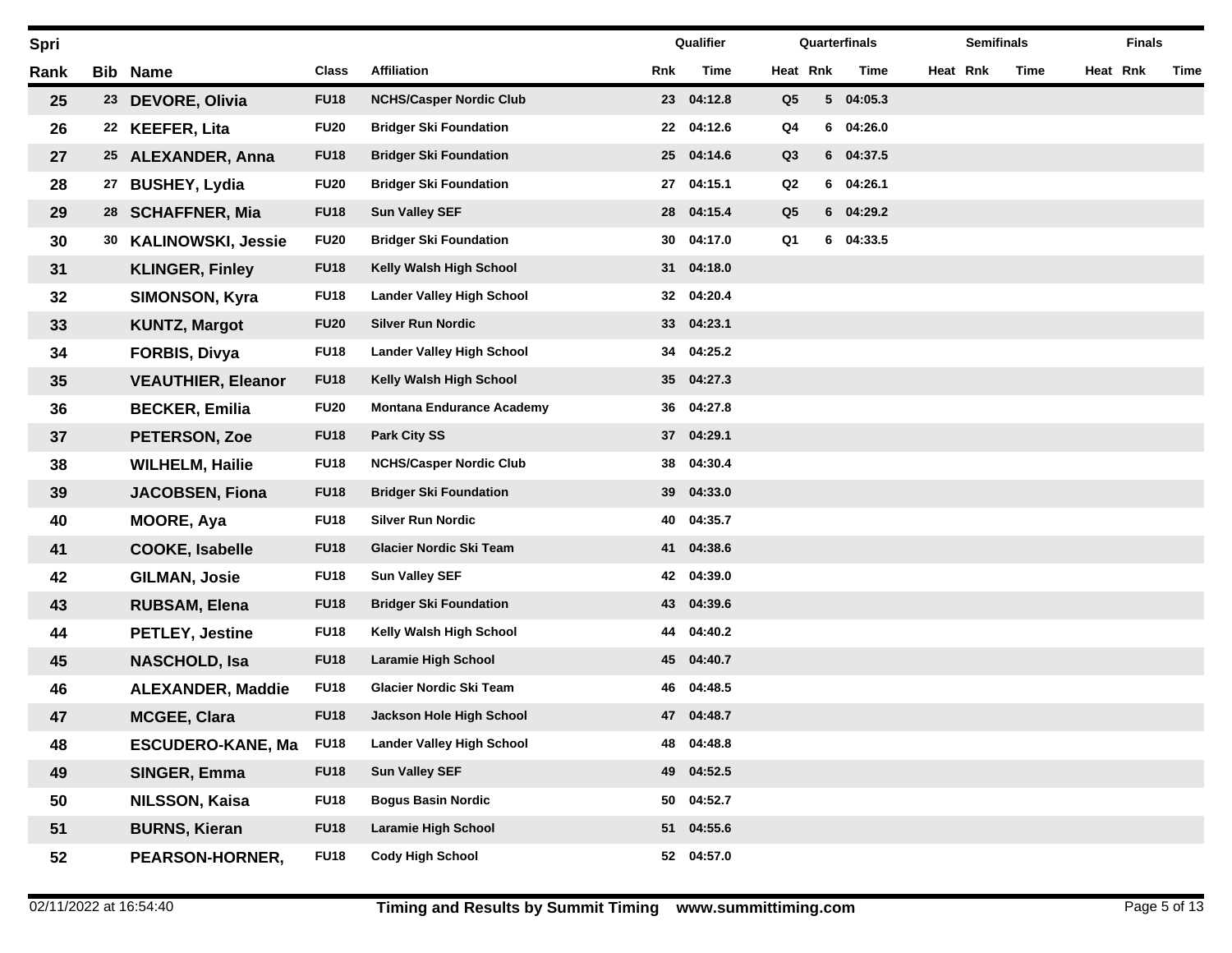| Spri           |            |                           |             |                                  |            | Qualifier  |                |              | Quarterfinals |                |          | <b>Semifinals</b> |             |          | <b>Finals</b>  |         |
|----------------|------------|---------------------------|-------------|----------------------------------|------------|------------|----------------|--------------|---------------|----------------|----------|-------------------|-------------|----------|----------------|---------|
| Rank           | <b>Bib</b> | <b>Name</b>               | Class       | <b>Affiliation</b>               | <b>Rnk</b> | Time       | Heat Rnk       |              | Time          |                | Heat Rnk |                   | Time        | Heat Rnk |                | Time    |
| 53             |            | <b>TALLERICO, Sarah</b>   | <b>FU20</b> | Jackson Hole High School         | 53         | 05:02.7    |                |              |               |                |          |                   |             |          |                |         |
| 54             |            | <b>GOODRICH, Lexie</b>    | <b>FU20</b> | <b>Pinedale High School</b>      | 54         | 05:03.2    |                |              |               |                |          |                   |             |          |                |         |
| 55             |            | <b>ROBBERSON, Abigail</b> | <b>FU18</b> | <b>NCHS/Casper Nordic Club</b>   | 55         | 05:05.9    |                |              |               |                |          |                   |             |          |                |         |
| 56             |            | <b>SULLIVAN, Avery</b>    | <b>FU18</b> | Jackson Hole High School         | 56         | 05:06.5    |                |              |               |                |          |                   |             |          |                |         |
| 57             |            | <b>KATZMANN, Naomi</b>    | <b>FU18</b> | <b>NCHS/Casper Nordic Club</b>   | 57         | 05:06.6    |                |              |               |                |          |                   |             |          |                |         |
| 58             |            | <b>SULLIVAN, Kaitlyn</b>  | <b>FU18</b> | Jackson Hole High School         | 58         | 05:12.2    |                |              |               |                |          |                   |             |          |                |         |
| 59             |            | <b>WILLIS, Hailey</b>     | <b>FU18</b> | <b>NCHS/Casper Nordic Club</b>   | 59         | 05:14.6    |                |              |               |                |          |                   |             |          |                |         |
| 60             |            | D'ARGE, Arielle           | <b>FU18</b> | Jackson Hole High School         | 60         | 05:18.4    |                |              |               |                |          |                   |             |          |                |         |
| 61             |            | PRINE, Meesha             | <b>FU18</b> | <b>Lander Valley High School</b> | 61         | 05:18.8    |                |              |               |                |          |                   |             |          |                |         |
| 62             |            | <b>MORGAN, Georgia</b>    | <b>FU18</b> | <b>Park City SS</b>              | 62         | 05:24.4    |                |              |               |                |          |                   |             |          |                |         |
| 63             |            | <b>BREWER, Maddie</b>     | <b>FU18</b> | <b>NCHS/Casper Nordic Club</b>   | 63         | 05:25.5    |                |              |               |                |          |                   |             |          |                |         |
| 64             |            | <b>STITT, Jensey</b>      | <b>FU18</b> | Jackson Hole High School         | 64         | 05:29.1    |                |              |               |                |          |                   |             |          |                |         |
| 65             |            | <b>APPLEBY, Alexis</b>    | <b>FU18</b> | Kelly Walsh High School          | 65         | 05:33.6    |                |              |               |                |          |                   |             |          |                |         |
| 66             |            | <b>MAHOOD, Maria</b>      | <b>FU18</b> | Jackson Hole High School         | 66         | 05:39.0    |                |              |               |                |          |                   |             |          |                |         |
| 67             |            | <b>WHITING, Rebecca</b>   | <b>FU18</b> | <b>Lander Valley High School</b> | 67         | 05:41.3    |                |              |               |                |          |                   |             |          |                |         |
| 68             |            | <b>BARON, Jessica</b>     | <b>FU20</b> | <b>Lander Valley High School</b> | 68         | 05:42.8    |                |              |               |                |          |                   |             |          |                |         |
| 69             |            | <b>BROUGH, Rebecca</b>    | <b>FU18</b> | <b>Lander Valley High School</b> | 69         | 05:43.3    |                |              |               |                |          |                   |             |          |                |         |
| 70             |            | <b>SOMMERFELD, Collee</b> | <b>FU18</b> | <b>Laramie High School</b>       | 70         | 05:45.2    |                |              |               |                |          |                   |             |          |                |         |
| 71             |            | <b>DESQUESSES, Manon</b>  | <b>FU18</b> | <b>Cody High School</b>          | 71         | 05:49.2    |                |              |               |                |          |                   |             |          |                |         |
| 72             |            | <b>FEHRINGER, Kami</b>    | <b>FU18</b> | Kelly Walsh High School          | 72         | 05:57.9    |                |              |               |                |          |                   |             |          |                |         |
| 73             |            | <b>BLACKWELDER, Shel</b>  | <b>FU18</b> | <b>NCHS/Casper Nordic Club</b>   | 73         | 06:15.5    |                |              |               |                |          |                   |             |          |                |         |
|                |            | GINGERY, Alexandra        | <b>FU18</b> | Jackson Hole High School         | 1058       | <b>DNS</b> |                |              |               |                |          |                   |             |          |                |         |
|                |            | <b>GIRLING, Caroline</b>  | <b>FU18</b> | Jackson Hole High School         | 1058       | <b>DNS</b> |                |              |               |                |          |                   |             |          |                |         |
|                |            | SINICKI, Camryn           | <b>FU18</b> | <b>Laramie High School</b>       | 1058       | <b>DNS</b> |                |              |               |                |          |                   |             |          |                |         |
| <b>MU16</b>    |            |                           |             |                                  |            |            |                |              |               |                |          |                   |             |          |                |         |
| 1              |            | 3 WYATT, Landon           | <b>MU16</b> | <b>Bridger Ski Foundation</b>    |            | 303:21.3   | Q <sub>5</sub> |              | $1$ 03:27.2   | S <sub>2</sub> |          |                   | $1$ 03:23.1 | FA       | $\mathbf{1}$   | 03:19.3 |
| $\mathbf{2}$   |            | 6 HUTCHISON, Bennett      | <b>MU16</b> | <b>Lander Valley High School</b> |            | 6 03:34.0  | Q3             | $\mathbf{1}$ | 03:24.5       | S <sub>1</sub> |          |                   | 2 03:30.0   | FA       | $\mathbf{2}$   | 03:22.4 |
| $3\phantom{a}$ |            | 10 HOBBS, Teddy           | <b>MU16</b> | <b>Sun Valley SEF</b>            |            | 10 03:40.3 | Q <sub>1</sub> |              | 2 03:33.7     | S <sub>1</sub> |          |                   | 1 03:28.6   | FA       | 3 <sup>1</sup> | 03:26.9 |
|                |            |                           |             |                                  |            |            |                |              |               |                |          |                   |             |          |                |         |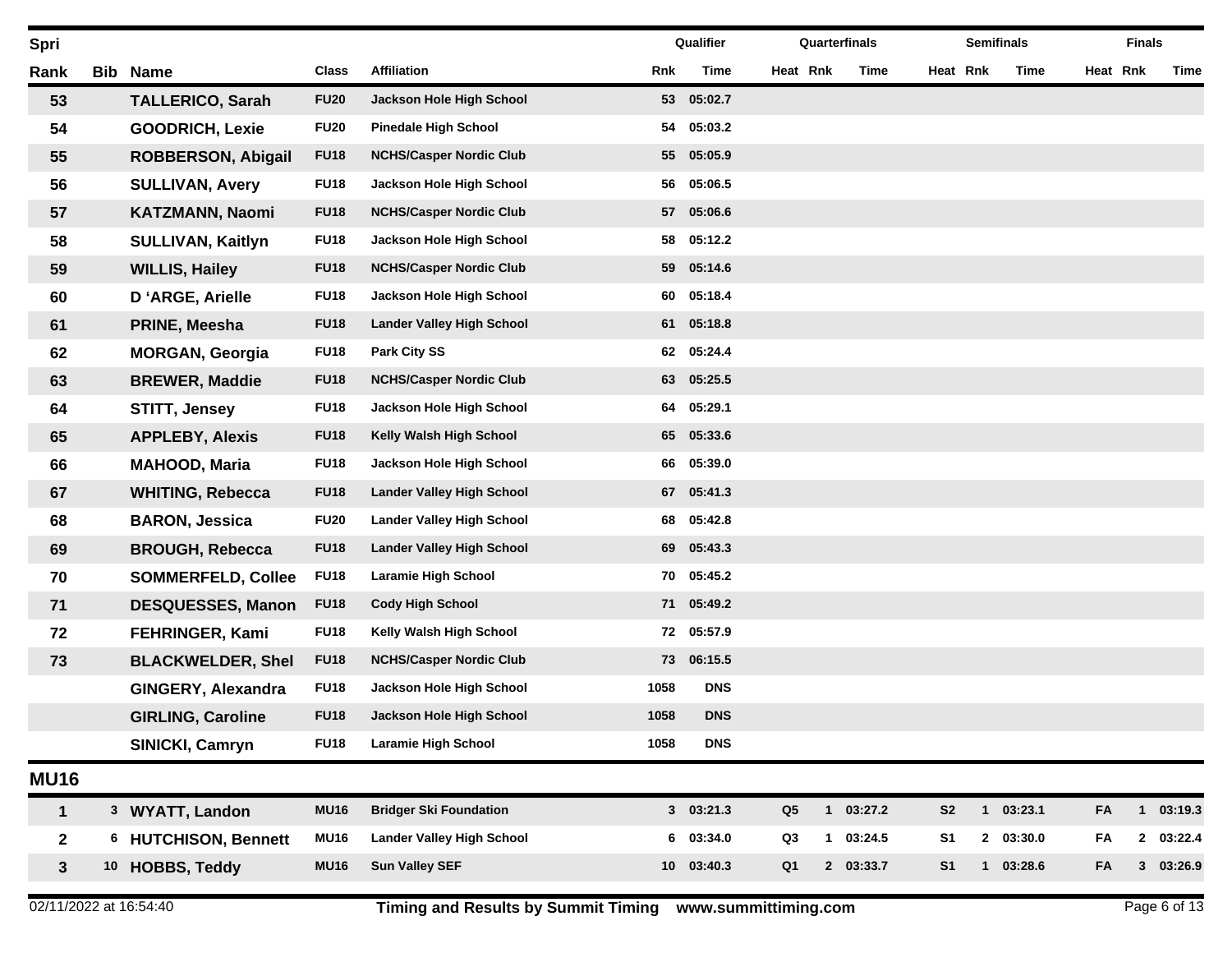| Spri                    |                 |                          |             |                                |     | Qualifier         |                |                | Quarterfinals |                |          | <b>Semifinals</b> |           | <b>Finals</b> |         |
|-------------------------|-----------------|--------------------------|-------------|--------------------------------|-----|-------------------|----------------|----------------|---------------|----------------|----------|-------------------|-----------|---------------|---------|
| Rank                    |                 | <b>Bib Name</b>          | Class       | <b>Affiliation</b>             | Rnk | Time              | Heat Rnk       |                | Time          |                | Heat Rnk | Time              |           | Heat Rnk      | Time    |
| 4                       |                 | 2 WILMOT, Lucas          | <b>MU16</b> | <b>Jackson Hole SSC</b>        |     | 2 03:20.6         | Q <sub>4</sub> | $\mathbf{1}$   | 03:19.8       | S <sub>2</sub> |          | 2 03:24.6         | FA        | 4             | 03:27.7 |
| 5                       | 9               | <b>MCWETHY, Aldo</b>     | <b>MU16</b> | <b>Bridger Ski Foundation</b>  | 9   | 03:39.0           | Q4             | $\mathbf{2}$   | 03:26.1       | S <sub>2</sub> | 3        | 03:31.1           | FA        | 5             | 03:29.6 |
| 6                       |                 | 5 COLLINS, Jacob         | <b>MU16</b> | <b>Jackson Hole SSC</b>        |     | 5 03:33.4         | Q <sub>3</sub> |                | 2 03:29.7     | S <sub>2</sub> |          | 4 03:38.2         | FA        | 6             | 03:51.0 |
| $\overline{\mathbf{r}}$ | $\mathbf{7}$    | <b>WATERS, Callahan</b>  | <b>MU16</b> | <b>Sandpoint Nordic</b>        |     | 7 03:34.9         | Q2             | $\mathbf 1$    | 03:24.5       | S <sub>1</sub> | 3        | 03:31.1           | FB        | 1             | 03:26.3 |
| 8                       |                 | 4 GALYEN, Ryan           | <b>MU16</b> | <b>Bridger Ski Foundation</b>  |     | 4 03:32.0         | Q2             |                | 2 03:26.3     | S <sub>1</sub> |          | 4 03:43.5         | <b>FB</b> | $\mathbf{2}$  | 03:26.8 |
| 9                       |                 | 8 PETSCH, Colton         | <b>MU16</b> | <b>Jackson Hole SSC</b>        | 8   | 03:38.4           | Q5             |                | 2 03:31.6     | S <sub>2</sub> |          | 5 03:42.4         | FB        | $3^{\circ}$   | 03:34.5 |
| 10                      | 14              | <b>FASSIO, Lucas</b>     | <b>MU16</b> | <b>Park City SS</b>            | 14  | 03:43.7           | Q2             |                | 303:26.8      | S <sub>2</sub> |          | 603:51.3          | <b>FB</b> | 4             | 03:34.6 |
| 11                      |                 | 19 PEARSON, Luke         | <b>MU16</b> | Kelly Walsh High School        | 19  | 03:49.3           | Q4             | 3              | 03:27.5       | S <sub>1</sub> | 5.       | 04:01.2           | <b>FB</b> | 5             | 03:42.1 |
| 12                      | $\mathbf{1}$    | <b>STREUBEL, Nate</b>    | <b>MU16</b> | <b>Jackson Hole SSC</b>        |     | $1 \quad 03:16.2$ | Q <sub>1</sub> | $\mathbf{1}$   | 03:32.9       |                | S1 1058  | <b>DNF</b>        |           |               |         |
| 13                      |                 | 11 RADU, Phillip         | <b>MU16</b> | <b>Team SOHO</b>               | 11  | 03:40.9           | Q <sub>1</sub> | 3              | 03:36.0       |                |          |                   |           |               |         |
| 14                      | 15 <sub>1</sub> | <b>BOTHNER, Cole</b>     | <b>MU16</b> | <b>Bridger Ski Foundation</b>  | 15  | 03:47.3           | Q <sub>3</sub> |                | 303:31.4      |                |          |                   |           |               |         |
| 15                      | 28              | VOOS, Jack               | <b>MU16</b> | <b>Laramie High School</b>     | 28  | 04:00.2           | Q5             | $3^{\circ}$    | 03:34.9       |                |          |                   |           |               |         |
| 16                      |                 | 12 HOFFMAN, Tory         | <b>MU16</b> | <b>Park City SS</b>            |     | 12 03:41.0        | Q <sub>4</sub> | $\overline{4}$ | 03:29.6       |                |          |                   |           |               |         |
| 17                      | 16              | <b>JOHANSSON, Fisk</b>   | <b>MU16</b> | Kelly Walsh High School        | 16  | 03:47.4           | Q3             |                | 4 03:34.7     |                |          |                   |           |               |         |
| 18                      | 17 <sub>2</sub> | <b>LINDQUIST, Zane</b>   | <b>MU16</b> | <b>Teton Valley SEF</b>        | 17  | 03:48.3           | Q2             |                | 4 03:32.0     |                |          |                   |           |               |         |
| 19                      |                 | 18 UNDERHILL, Turner     | <b>MU16</b> | <b>Park City SS</b>            | 18  | 03:48.8           | Q5             |                | 4 03:42.1     |                |          |                   |           |               |         |
| 20                      | 30              | <b>MCRAE, Finn</b>       | <b>MU16</b> | <b>Big Sky SEF</b>             | 30  | 04:03.1           | Q <sub>1</sub> |                | 4 03:44.0     |                |          |                   |           |               |         |
| 21                      | 13              | JENSEN, Ivan             | <b>MU16</b> | <b>Bogus Basin Nordic</b>      | 13  | 03:42.6           | Q5             |                | 503:45.8      |                |          |                   |           |               |         |
| 22                      | 20              | <b>CROUCH, Andrew</b>    | <b>MU16</b> | <b>Park City SS</b>            | 20  | 03:49.9           | Q <sub>1</sub> |                | 5 03:45.5     |                |          |                   |           |               |         |
| 23                      | 24              | <b>ELLIOTT, Jack</b>     | <b>MU16</b> | <b>Bogus Basin Nordic</b>      | 24  | 03:55.7           | Q <sub>2</sub> | 5              | 03:45.8       |                |          |                   |           |               |         |
| 24                      | 25              | <b>RAWLINSON, Walker</b> | <b>MU16</b> | <b>Sugar Bowl STA</b>          | 25  | 03:56.5           | Q3             |                | 5 03:44.4     |                |          |                   |           |               |         |
| 25                      | 29              | <b>HOLAN, Quinn</b>      | <b>MU16</b> | <b>Sugar Bowl STA</b>          | 29  | 04:02.0           | Q4             | 5.             | 03:52.8       |                |          |                   |           |               |         |
| 26                      | 21              | <b>BRUBAKER, Kalel</b>   | <b>MU16</b> | <b>NCHS/Casper Nordic Club</b> | 21  | 03:51.7           | Q <sub>1</sub> | 6              | 03:48.7       |                |          |                   |           |               |         |
| 27                      |                 | 22 PICKETT, Hunter       | <b>MU16</b> | <b>NCHS/Casper Nordic Club</b> | 22  | 03:53.9           | Q4             |                | 6 03:54.2     |                |          |                   |           |               |         |
| 28                      |                 | 23 HUTCHINSON, Sam       | <b>MU16</b> | Jackson Hole SSC               | 23  | 03:54.5           | Q <sub>5</sub> |                | 6 03:49.1     |                |          |                   |           |               |         |
| 29                      | 26              | <b>THOMPSON, Ryan</b>    | <b>MU16</b> | <b>Park City SS</b>            | 26  | 03:57.0           | Q3             |                | 603:48.0      |                |          |                   |           |               |         |
| 30                      | 27              | <b>SCHMIDT, Isaac</b>    | <b>MU16</b> | Kelly Walsh High School        | 27  | 03:58.7           | Q2             |                | $6$ 04:00.8   |                |          |                   |           |               |         |
| 31                      |                 | <b>BINNING, Darin</b>    | <b>MU16</b> | Independent                    |     | 31 04:05.5        |                |                |               |                |          |                   |           |               |         |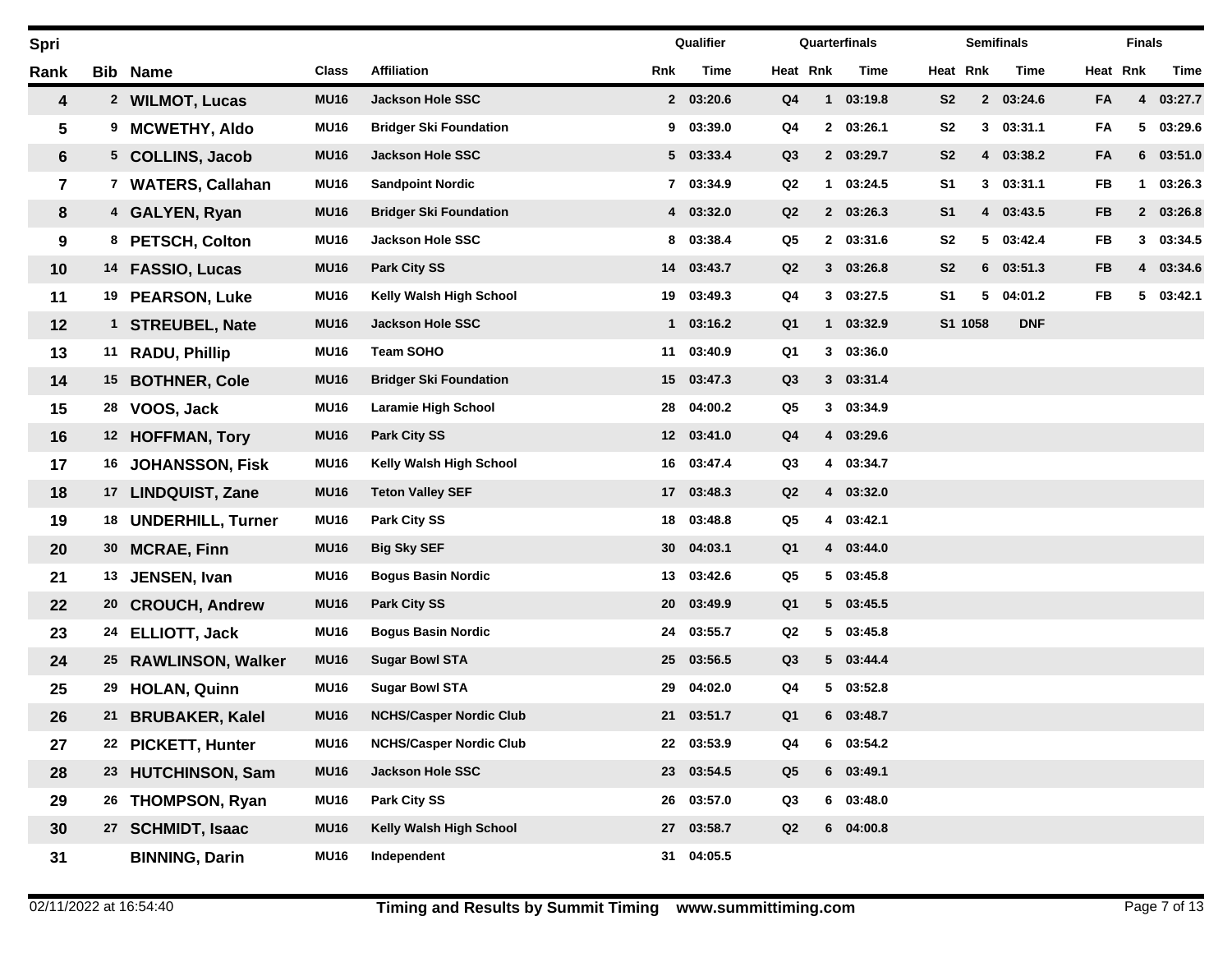| Spri |     |                            |             |                                |     | Qualifier  | Quarterfinals |      |          | <b>Semifinals</b> |      |          | <b>Finals</b> |      |
|------|-----|----------------------------|-------------|--------------------------------|-----|------------|---------------|------|----------|-------------------|------|----------|---------------|------|
| Rank | Bib | <b>Name</b>                | Class       | <b>Affiliation</b>             | Rnk | Time       | Heat Rnk      | Time | Heat Rnk |                   | Time | Heat Rnk |               | Time |
| 32   |     | <b>BOYCE, Caleb</b>        | <b>MU16</b> | <b>Bogus Basin Nordic</b>      |     | 32 04:07.6 |               |      |          |                   |      |          |               |      |
| 33   |     | <b>MOORE, Gideon</b>       | <b>MU16</b> | <b>Laramie High School</b>     | 33  | 04:09.6    |               |      |          |                   |      |          |               |      |
| 34   |     | QUESNEL, Zach              | <b>MU16</b> | <b>Sun Valley SEF</b>          | 34  | 04:11.7    |               |      |          |                   |      |          |               |      |
| 35   |     | <b>HARDY, Jackson</b>      | <b>MU16</b> | Kelly Walsh High School        | 35  | 04:11.8    |               |      |          |                   |      |          |               |      |
| 36   |     | <b>CARMACK, lan</b>        | <b>MU16</b> | <b>Park City SS</b>            |     | 36 04:11.9 |               |      |          |                   |      |          |               |      |
| 37   |     | <b>BAXTER, Will</b>        | <b>MU16</b> | <b>Jackson Hole SSC</b>        | 37  | 04:12.6    |               |      |          |                   |      |          |               |      |
| 38   |     | KAISER, Sam                | <b>MU16</b> | <b>Laramie High School</b>     | 38  | 04:12.8    |               |      |          |                   |      |          |               |      |
| 39   |     | <b>SHERBO, Rowen</b>       | <b>MU16</b> | Kootenai Nordic                | 39  | 04:13.8    |               |      |          |                   |      |          |               |      |
| 40   |     | <b>DELAHUNTA, Aaron</b>    | <b>MU16</b> | <b>Team SOHO</b>               | 40  | 04:13.9    |               |      |          |                   |      |          |               |      |
| 41   |     | <b>BRADFORD, Benjamin</b>  | <b>MU16</b> | <b>Jackson Hole SSC</b>        | 41  | 04:15.0    |               |      |          |                   |      |          |               |      |
| 42   |     | <b>BERRY, Will</b>         | <b>MU16</b> | <b>Park City SS</b>            |     | 42 04:16.1 |               |      |          |                   |      |          |               |      |
| 43   |     | <b>VAN DE KAMP, Thom</b>   | <b>MU16</b> | The Utah Nordic Alliance       | 43  | 04:17.4    |               |      |          |                   |      |          |               |      |
| 44   |     | MOSS, Jackson              | <b>MU16</b> | Jackson Hole High School       | 44  | 04:18.2    |               |      |          |                   |      |          |               |      |
| 45   |     | <b>HUDSON, Trey</b>        | <b>MU16</b> | <b>Park City SS</b>            | 45  | 04:20.8    |               |      |          |                   |      |          |               |      |
| 46   |     | <b>EDDINGTON, Brandon</b>  | <b>MU16</b> | Kelly Walsh High School        | 46  | 04:22.7    |               |      |          |                   |      |          |               |      |
| 47   |     | <b>WARNER, Wyatt</b>       | <b>MU16</b> | Kelly Walsh High School        | 47  | 04:23.1    |               |      |          |                   |      |          |               |      |
| 48   |     | <b>NIELSON, Joren</b>      | <b>MU16</b> | <b>Bridger Ski Foundation</b>  | 48  | 04:24.1    |               |      |          |                   |      |          |               |      |
| 49   |     | <b>CUNNINGHAM, Stratto</b> | <b>MU16</b> | <b>Sun Valley SEF</b>          | 49  | 04:24.6    |               |      |          |                   |      |          |               |      |
| 50   |     | <b>BENDER, Caleb</b>       | <b>MU16</b> | <b>Teton Valley SEF</b>        | 50  | 04:26.8    |               |      |          |                   |      |          |               |      |
| 51   |     | <b>CLARKE, Kyle</b>        | <b>MU16</b> | Park City SS                   | 51  | 04:29.3    |               |      |          |                   |      |          |               |      |
| 52   |     | <b>BROWN, Whit</b>         | <b>MU16</b> | <b>Sun Valley SEF</b>          |     | 52 04:29.6 |               |      |          |                   |      |          |               |      |
| 53   |     | <b>BLAIR, William</b>      | <b>MU16</b> | <b>NCHS/Casper Nordic Club</b> | 53  | 04:36.0    |               |      |          |                   |      |          |               |      |
| 54   |     | <b>MUNARI, Jameson</b>     | <b>MU16</b> | <b>NCHS/Casper Nordic Club</b> | 54  | 04:36.4    |               |      |          |                   |      |          |               |      |
| 55   |     | <b>TAYLOR, Seankyle</b>    | <b>MU16</b> | <b>Cody High School</b>        | 55  | 04:38.1    |               |      |          |                   |      |          |               |      |
| 56   |     | <b>MCDOWELL, Justin</b>    | <b>MU16</b> | <b>Cody High School</b>        | 56  | 04:38.3    |               |      |          |                   |      |          |               |      |
| 57   |     | <b>BREY, Taggart</b>       | <b>MU16</b> | <b>West Yellowstone SEF</b>    | 57  | 04:38.7    |               |      |          |                   |      |          |               |      |
| 58   |     | <b>HIGMAN, Henry</b>       | <b>MU16</b> | <b>Bridger Ski Foundation</b>  | 58  | 04:44.6    |               |      |          |                   |      |          |               |      |
| 59   |     | LYNCH, Mason               | <b>MU16</b> | Jackson Hole High School       | 59  | 04:45.0    |               |      |          |                   |      |          |               |      |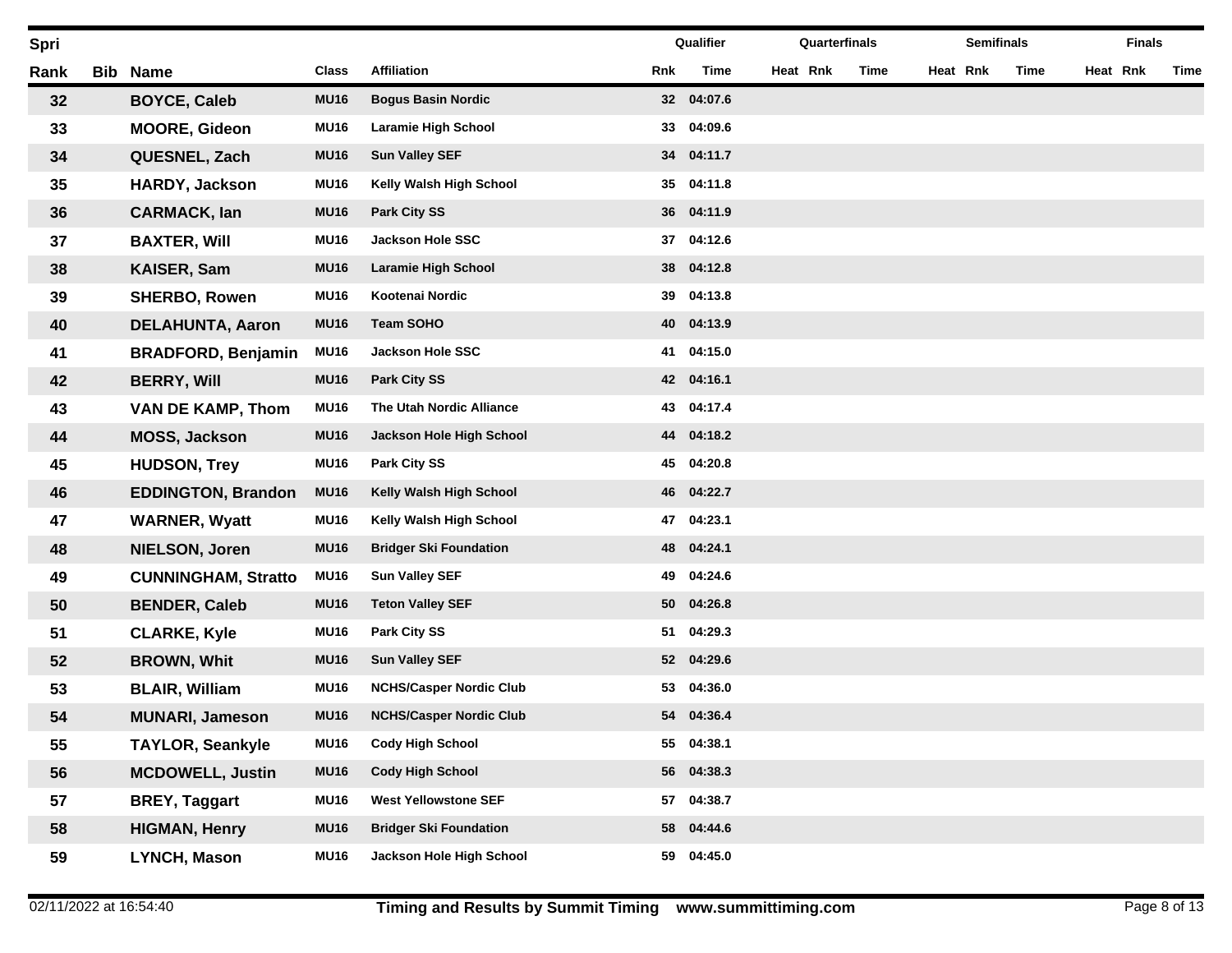| Spri                    |              |                          |             |                                |     | Qualifier  |                | Quarterfinals |             |                | <b>Semifinals</b> |             |           | <b>Finals</b>  |           |
|-------------------------|--------------|--------------------------|-------------|--------------------------------|-----|------------|----------------|---------------|-------------|----------------|-------------------|-------------|-----------|----------------|-----------|
| Rank                    | Bib          | <b>Name</b>              | Class       | <b>Affiliation</b>             | Rnk | Time       | Heat Rnk       |               | Time        | Heat Rnk       |                   | Time        | Heat Rnk  |                | Time      |
| 60                      |              | <b>LAING, Parker</b>     | <b>MU16</b> | <b>Cody High School</b>        |     | 60 04:49.2 |                |               |             |                |                   |             |           |                |           |
| 61                      |              | <b>HONG, Lucas</b>       | <b>MU16</b> | Jackson Hole High School       | 61  | 04:49.9    |                |               |             |                |                   |             |           |                |           |
| 62                      |              | <b>PETERSON, Garrett</b> | <b>MU16</b> | Kelly Walsh High School        | 62  | 04:50.6    |                |               |             |                |                   |             |           |                |           |
| 63                      |              | <b>GALLEGOS, Winston</b> | <b>MU16</b> | <b>Sun Valley SEF</b>          | 63  | 04:52.9    |                |               |             |                |                   |             |           |                |           |
| 64                      |              | <b>WHARTON, Eli</b>      | <b>MU16</b> | Kelly Walsh High School        | 64  | 04:55.5    |                |               |             |                |                   |             |           |                |           |
| 65                      |              | LORE, Sam                | <b>MU16</b> | Kelly Walsh High School        | 65  | 05:03.2    |                |               |             |                |                   |             |           |                |           |
| 66                      |              | <b>WOGOMAN, Axel</b>     | <b>MU16</b> | Jackson Hole High School       | 66  | 05:09.0    |                |               |             |                |                   |             |           |                |           |
| 67                      |              | <b>HENDERSON, Paysen</b> | <b>MU16</b> | <b>NCHS/Casper Nordic Club</b> | 67  | 05:12.7    |                |               |             |                |                   |             |           |                |           |
| 68                      |              | <b>HEGERLE, Grant</b>    | <b>MU16</b> | <b>Bogus Basin Nordic</b>      | 68  | 05:28.9    |                |               |             |                |                   |             |           |                |           |
| 69                      |              | <b>GUDGER, Kyle</b>      | <b>MU16</b> | <b>NCHS/Casper Nordic Club</b> | 69  | 05:33.1    |                |               |             |                |                   |             |           |                |           |
| 70                      |              | VISSER, Ezra             | <b>MU16</b> | Laramie High School            | 70  | 06:00.6    |                |               |             |                |                   |             |           |                |           |
| 71                      |              | <b>BOULTER, Ben</b>      | <b>MU16</b> | <b>Cody High School</b>        | 71  | 06:05.4    |                |               |             |                |                   |             |           |                |           |
| 72                      |              | <b>KITCHIN, Jansun</b>   | <b>MU16</b> | Laramie High School            |     | 72 09:51.5 |                |               |             |                |                   |             |           |                |           |
| <b>MU18/MU20</b>        |              |                          |             |                                |     |            |                |               |             |                |                   |             |           |                |           |
| $\mathbf{1}$            | $\mathbf{1}$ | <b>WHEELER, Mason</b>    | <b>MU18</b> | <b>Jackson Hole SSC</b>        |     | 1 03:06.1  | Q <sub>1</sub> |               | 1 03:06.2   | S <sub>1</sub> |                   | 2 03:02.5   | FA        | $\mathbf 1$    | 03:05.0   |
| $\mathbf 2$             | 18           | <b>FISCHER, Phineas</b>  | <b>MU18</b> | <b>Bridger Ski Foundation</b>  | 18  | 03:20.7    | Q5             |               | 2 03:07.2   | S <sub>2</sub> |                   | 2 03:02.8   | FA        | $\mathbf{2}$   | 03:06.5   |
| 3                       | 15           | <b>COTTON, Sumner</b>    | <b>MU20</b> | <b>Bridger Ski Foundation</b>  |     | 15 03:19.7 | Q3             | $\mathbf{1}$  | 03:07.8     | S <sub>1</sub> |                   | 303:05.0    | FA        | 3 <sup>1</sup> | 03:07.4   |
| 4                       | 4            | <b>HACKER, Jake</b>      | <b>MU20</b> | Auburn Ski Club                |     | 4 03:13.4  | Q <sub>2</sub> | 1             | 03:06.5     | S <sub>1</sub> | $\mathbf 1$       | 03:02.4     | FA        | 4              | 03:13.3   |
| 5                       |              | 2 KLUCK, Max             | <b>MU18</b> | <b>Bridger Ski Foundation</b>  |     | 2 03:08.6  | Q <sub>4</sub> | $\mathbf{1}$  | 03:10.2     | S <sub>2</sub> | 1                 | 03:02.2     | FA        | 5              | 03:14.9   |
| 6                       | 3            | <b>STILES, Bridger</b>   | <b>MU20</b> | <b>Jackson Hole SSC</b>        |     | 303:09.1   | Q5             | $\mathbf{1}$  | 03:05.3     | S <sub>2</sub> |                   | 303:03.2    | FA        | 6.             | 03:20.1   |
| $\overline{\mathbf{r}}$ | 19           | <b>WEST, Woody</b>       | <b>MU18</b> | <b>Bridger Ski Foundation</b>  |     | 19 03:20.7 | Q <sub>4</sub> |               | 2 03:10.9   | S <sub>2</sub> |                   | 603:42.6    | <b>FB</b> | $\mathbf{1}$   | 03:07.1   |
| 8                       | 21           | <b>HAYNES, Sam</b>       | <b>MU20</b> | <b>Bridger Ski Foundation</b>  | 21  | 03:23.3    | Q1             |               | 303:08.1    | S <sub>2</sub> |                   | 503:37.3    | <b>FB</b> |                | 2 03:07.6 |
| 9                       |              | 14 WASSON, Gray          | <b>MU20</b> | <b>Bridger Ski Foundation</b>  |     | 14 03:19.3 | Q2             | $\mathbf{2}$  | 03:07.5     | S <sub>1</sub> |                   | 4 03:08.5   | FB        |                | 303:11.1  |
| 10                      | 17           | <b>SELINE, Matt</b>      | <b>MU18</b> | <b>Sugar Bowl STA</b>          |     | 17 03:20.3 | Q2             |               | 3 03:09.4   | S <sub>1</sub> |                   | 5 03:09.8   | <b>FB</b> |                | 4 03:11.2 |
| 11                      |              | 20 JOHNSON, Will         | <b>MU18</b> | Jackson Hole SSC               |     | 20 03:22.5 | Q <sub>1</sub> |               | 2 03:07.1   | S <sub>1</sub> |                   | $6$ 03:16.2 | <b>FB</b> |                | 5 03:19.5 |
| 12                      |              | 6 GROHUSKY, Galen        | <b>MU18</b> | <b>Sun Valley SEF</b>          |     | 6 03:14.9  | Q3             |               | 2 03:08.4   | S <sub>2</sub> |                   | 4 03:12.0   | <b>FB</b> |                | 6 03:21.8 |
| 13                      |              | 8 WARNER, Peter          | <b>MU18</b> | Jackson Hole SSC               |     | 8 03:16.2  | Q <sub>5</sub> |               | 303:10.1    |                |                   |             |           |                |           |
| 14                      | 9            | OLSON, John              | <b>MU18</b> | <b>Park City SS</b>            |     | 9 03:16.6  | Q4             |               | $3$ 03:12.2 |                |                   |             |           |                |           |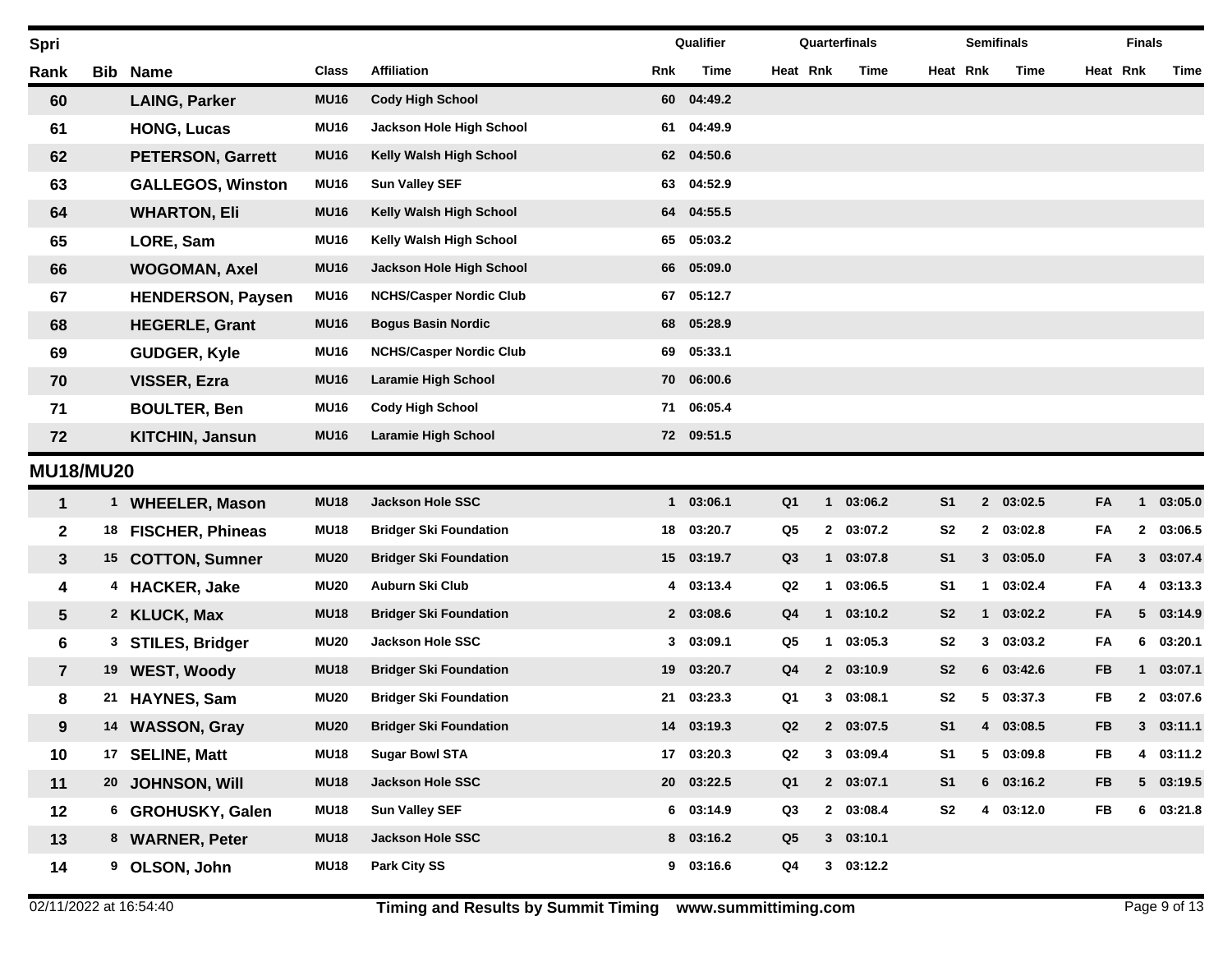| Spri |    |                            |             |                                  |                 | Qualifier  |                |   | Quarterfinals | <b>Semifinals</b> |      | <b>Finals</b> |      |
|------|----|----------------------------|-------------|----------------------------------|-----------------|------------|----------------|---|---------------|-------------------|------|---------------|------|
| Rank |    | <b>Bib Name</b>            | Class       | <b>Affiliation</b>               | Rnk             | Time       | Heat Rnk       |   | Time          | Heat Rnk          | Time | Heat Rnk      | Time |
| 15   |    | 16 WOODS, Cale             | <b>MU20</b> | <b>Bridger Ski Foundation</b>    |                 | 16 03:19.9 | Q3             |   | 3 03:09.4     |                   |      |               |      |
| 16   | 7  | <b>STODDART, Wyatt</b>     | <b>MU18</b> | <b>Bridger Ski Foundation</b>    | $7^{\circ}$     | 03:15.9    | Q2             | 4 | 03:09.7       |                   |      |               |      |
| 17   |    | 10 CAMPBELL, Wes           | <b>MU18</b> | <b>Park City SS</b>              | 10 <sup>°</sup> | 03:16.8    | Q <sub>1</sub> |   | 4 03:12.0     |                   |      |               |      |
| 18   |    | 12 ARCHIE, Holden          | <b>MU18</b> | <b>Sun Valley SEF</b>            | 12              | 03:18.6    | Q4             |   | 4 03:14.7     |                   |      |               |      |
| 19   | 13 | <b>KORNKVEN, Joel</b>      | <b>MU18</b> | <b>NCHS/Casper Nordic Club</b>   | 13              | 03:19.1    | Q <sub>5</sub> |   | 4 03:14.4     |                   |      |               |      |
| 20   | 25 | <b>VELTMAN, Nate</b>       | <b>MU18</b> | <b>Bogus Basin Nordic</b>        | 25              | 03:26.2    | Q3             |   | 4 03:14.1     |                   |      |               |      |
| 21   |    | 5 SIMONSON, Kaleb          | <b>MU20</b> | <b>Lander Valley High School</b> |                 | 5 03:14.4  | Q3             |   | 5 03:15.4     |                   |      |               |      |
| 22   | 11 | <b>SELZMAN, Zach</b>       | <b>MU18</b> | <b>Park City SS</b>              | 11              | 03:18.5    | Q1             |   | 503:16.0      |                   |      |               |      |
| 23   |    | 23 CUTLER, Ben             | <b>MU20</b> | Auburn Ski Club                  | 23              | 03:24.9    | Q <sub>5</sub> |   | 5 03:19.4     |                   |      |               |      |
| 24   | 27 | <b>SELANDER, Logan</b>     | <b>MU18</b> | Auburn Ski Club                  | 27              | 03:27.2    | Q2             |   | 5 03:20.9     |                   |      |               |      |
| 25   | 29 | <b>MORRISON, Dexter</b>    | <b>MU18</b> | <b>Sun Valley SEF</b>            | 29              | 03:27.5    | Q <sub>4</sub> |   | 5 03:22.6     |                   |      |               |      |
| 26   |    | 22 KLOMPARENS, Axel        | <b>MU18</b> | <b>Jackson Hole SSC</b>          | 22              | 03:24.0    | Q4             |   | 6 03:31.2     |                   |      |               |      |
| 27   | 24 | <b>DAVIDSON, Soren</b>     | <b>MU20</b> | <b>Bridger Ski Foundation</b>    | 24              | 03:25.6    | Q2             |   | 6 03:24.7     |                   |      |               |      |
| 28   | 26 | <b>TOMTEN, Erik</b>        | <b>MU18</b> | <b>Bogus Basin Nordic</b>        | 26              | 03:26.4    | Q3             |   | 603:21.3      |                   |      |               |      |
| 29   | 28 | <b>CONCANNON, Peter</b>    | <b>MU18</b> | Jackson Hole SSC                 | 28              | 03:27.5    | Q <sub>5</sub> |   | 6 03:29.0     |                   |      |               |      |
| 30   | 30 | GOSE, Gage                 | <b>MU18</b> | <b>Lander Valley High School</b> | 30              | 03:28.6    | Q1             |   | 6 03:39.2     |                   |      |               |      |
| 31   |    | <b>JACOBSEN, Jasper</b>    | <b>MU18</b> | <b>Bridger Ski Foundation</b>    | 31              | 03:28.7    |                |   |               |                   |      |               |      |
| 32   |    | <b>HASE, Kyle</b>          | <b>MU18</b> | <b>Park City SS</b>              | 32              | 03:28.7    |                |   |               |                   |      |               |      |
| 33   |    | SITES, Ben                 | <b>MU20</b> | <b>Bridger Ski Foundation</b>    | 33              | 03:28.9    |                |   |               |                   |      |               |      |
| 34   |    | <b>WETTERMARK, Pasca</b>   | <b>MU18</b> | <b>Sugar Bowl STA</b>            | 34              | 03:29.2    |                |   |               |                   |      |               |      |
| 35   |    | <b>GARLICK, William</b>    | <b>MU20</b> | <b>NCHS/Casper Nordic Club</b>   | 35              | 03:29.5    |                |   |               |                   |      |               |      |
| 36   |    | <b>GALYARDT, Gavin</b>     | <b>MU18</b> | <b>McCall Nordic</b>             | 36              | 03:32.1    |                |   |               |                   |      |               |      |
| 37   |    | <b>BIGOS-LOWE, Harriso</b> | <b>MU20</b> | <b>Bridger Ski Foundation</b>    |                 | 37 03:32.4 |                |   |               |                   |      |               |      |
| 38   |    | JACOBY, Asher              | <b>MU18</b> | <b>Teton Valley SEF</b>          |                 | 38 03:34.8 |                |   |               |                   |      |               |      |
| 39   |    | <b>CHISHOLM, Gus</b>       | <b>MU18</b> | <b>Bridger Ski Foundation</b>    |                 | 39 03:34.9 |                |   |               |                   |      |               |      |
| 40   |    | <b>MCMANUS, Jack</b>       | <b>MU18</b> | <b>McCall Nordic</b>             | 40              | 03:35.0    |                |   |               |                   |      |               |      |
| 41   |    | SINCLAIR, Sam              | <b>MU18</b> | Jackson Hole SSC                 |                 | 41 03:35.1 |                |   |               |                   |      |               |      |
| 42   |    | <b>CASTONGUAY, Theo</b>    | <b>MU18</b> | <b>Team SOHO</b>                 |                 | 42 03:35.2 |                |   |               |                   |      |               |      |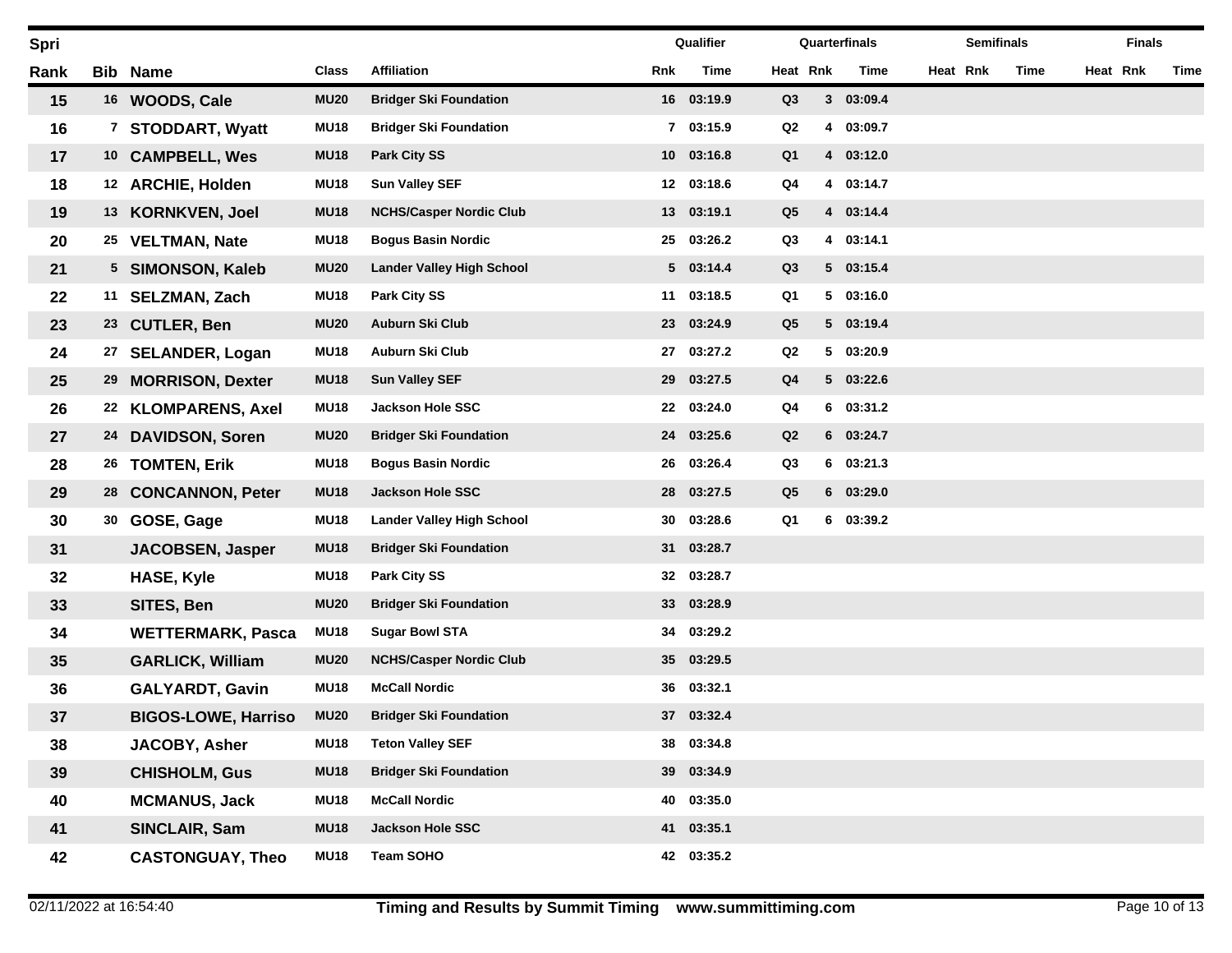| Spri |            |                            |             |                                  |     | Qualifier  | Quarterfinals |      |          | <b>Semifinals</b> |      |          | <b>Finals</b> |      |
|------|------------|----------------------------|-------------|----------------------------------|-----|------------|---------------|------|----------|-------------------|------|----------|---------------|------|
| Rank | <b>Bib</b> | <b>Name</b>                | Class       | <b>Affiliation</b>               | Rnk | Time       | Heat Rnk      | Time | Heat Rnk |                   | Time | Heat Rnk |               | Time |
| 43   |            | <b>STEINER, Ruedi</b>      | <b>MU18</b> | Glacier Nordic Ski Team          |     | 43 03:36.1 |               |      |          |                   |      |          |               |      |
| 44   |            | <b>INGELFINGER, Nate</b>   | <b>MU18</b> | Glacier Nordic Ski Team          | 44  | 03:36.3    |               |      |          |                   |      |          |               |      |
| 45   |            | <b>AHRNDT, Matthew</b>     | <b>MU18</b> | Kelly Walsh High School          | 45  | 03:36.8    |               |      |          |                   |      |          |               |      |
| 46   |            | <b>TOOLEY, Jack</b>        | <b>MU18</b> | <b>Park City SS</b>              | 46  | 03:37.3    |               |      |          |                   |      |          |               |      |
| 47   |            | <b>BROOKINS, Marshall</b>  | <b>MU18</b> | <b>CHS/PCNSA</b>                 | 47  | 03:38.3    |               |      |          |                   |      |          |               |      |
| 48   |            | <b>PETERSON, Liam</b>      | <b>MU18</b> | <b>Teton Valley SEF</b>          | 48  | 03:38.4    |               |      |          |                   |      |          |               |      |
| 48   |            | <b>MOWRY, Scott</b>        | <b>MU18</b> | <b>NCHS/Casper Nordic Club</b>   | 48  | 03:38.4    |               |      |          |                   |      |          |               |      |
| 50   |            | <b>COLEMAN, Orrin</b>      | <b>MU18</b> | <b>Bridger Ski Foundation</b>    | 50  | 03:40.0    |               |      |          |                   |      |          |               |      |
| 51   |            | RADU, Daniel               | <b>MU18</b> | <b>Team SOHO</b>                 | 51  | 03:40.6    |               |      |          |                   |      |          |               |      |
| 52   |            | <b>GRAY, Emmitt</b>        | <b>MU18</b> | <b>Laramie High School</b>       | 52  | 03:41.0    |               |      |          |                   |      |          |               |      |
| 53   |            | <b>WALTERS, Dave</b>       | <b>MU18</b> | <b>Sun Valley SEF</b>            | 53  | 03:41.2    |               |      |          |                   |      |          |               |      |
| 54   |            | <b>BILLIMORIA, Alyosha</b> | <b>MU18</b> | <b>Jackson Hole SSC</b>          | 54  | 03:41.4    |               |      |          |                   |      |          |               |      |
| 55   |            | <b>SHUMAN, Emmet</b>       | <b>MU18</b> | <b>Laramie High School</b>       | 55  | 03:41.8    |               |      |          |                   |      |          |               |      |
| 56   |            | <b>LOBATOS, Diego</b>      | <b>MU18</b> | <b>Lander Valley High School</b> | 56  | 03:43.5    |               |      |          |                   |      |          |               |      |
| 57   |            | <b>WENDEL, Logan</b>       | <b>MU18</b> | <b>Bogus Basin Nordic</b>        | 57  | 03:44.3    |               |      |          |                   |      |          |               |      |
| 58   |            | <b>BROWN, Caio</b>         | <b>MU20</b> | <b>Park City SS</b>              | 58  | 03:45.5    |               |      |          |                   |      |          |               |      |
| 59   |            | <b>WHITBECK, Duncan</b>    | <b>MU18</b> | The Utah Nordic Alliance         | 59  | 03:46.7    |               |      |          |                   |      |          |               |      |
| 60   |            | PRABOWO, Dylan             | <b>MU18</b> | <b>Sun Valley SEF</b>            | 60  | 03:47.1    |               |      |          |                   |      |          |               |      |
| 61   |            | RAU, Landon                | <b>MU20</b> | <b>Cody High School</b>          | 61  | 03:48.3    |               |      |          |                   |      |          |               |      |
| 62   |            | <b>BAUER, Ethan</b>        | <b>MU20</b> | <b>NCHS/Casper Nordic Club</b>   | 62  | 03:51.6    |               |      |          |                   |      |          |               |      |
| 63   |            | <b>SCHMIDT, Luke</b>       | <b>MU18</b> | Kelly Walsh High School          | 63  | 03:53.1    |               |      |          |                   |      |          |               |      |
| 64   |            | <b>THOMPSON, Greyson</b>   | <b>MU18</b> | Kootenai Nordic                  | 64  | 03:53.3    |               |      |          |                   |      |          |               |      |
| 65   |            | <b>PARKER, Kolby</b>       | <b>MU20</b> | <b>NCHS/Casper Nordic Club</b>   | 65  | 03:54.8    |               |      |          |                   |      |          |               |      |
| 66   |            | <b>CROSSLAND, Calvin</b>   | <b>MU18</b> | Park City SS                     | 66  | 03:55.0    |               |      |          |                   |      |          |               |      |
| 67   |            | HAYWARD, Zane              | <b>MU18</b> | <b>Pinedale High School</b>      | 67  | 03:55.2    |               |      |          |                   |      |          |               |      |
| 68   |            | PODUSKA, Hayden            | <b>MU18</b> | Jackson Hole SSC                 | 68  | 03:56.9    |               |      |          |                   |      |          |               |      |
| 69   |            | <b>CHRISTENSON, Kell</b>   | <b>MU18</b> | <b>Bridger Ski Foundation</b>    | 69  | 03:57.9    |               |      |          |                   |      |          |               |      |
| 70   |            | <b>WINKELKOTTER, Jam</b>   | <b>MU18</b> | <b>Pinedale High School</b>      |     | 70 03:59.2 |               |      |          |                   |      |          |               |      |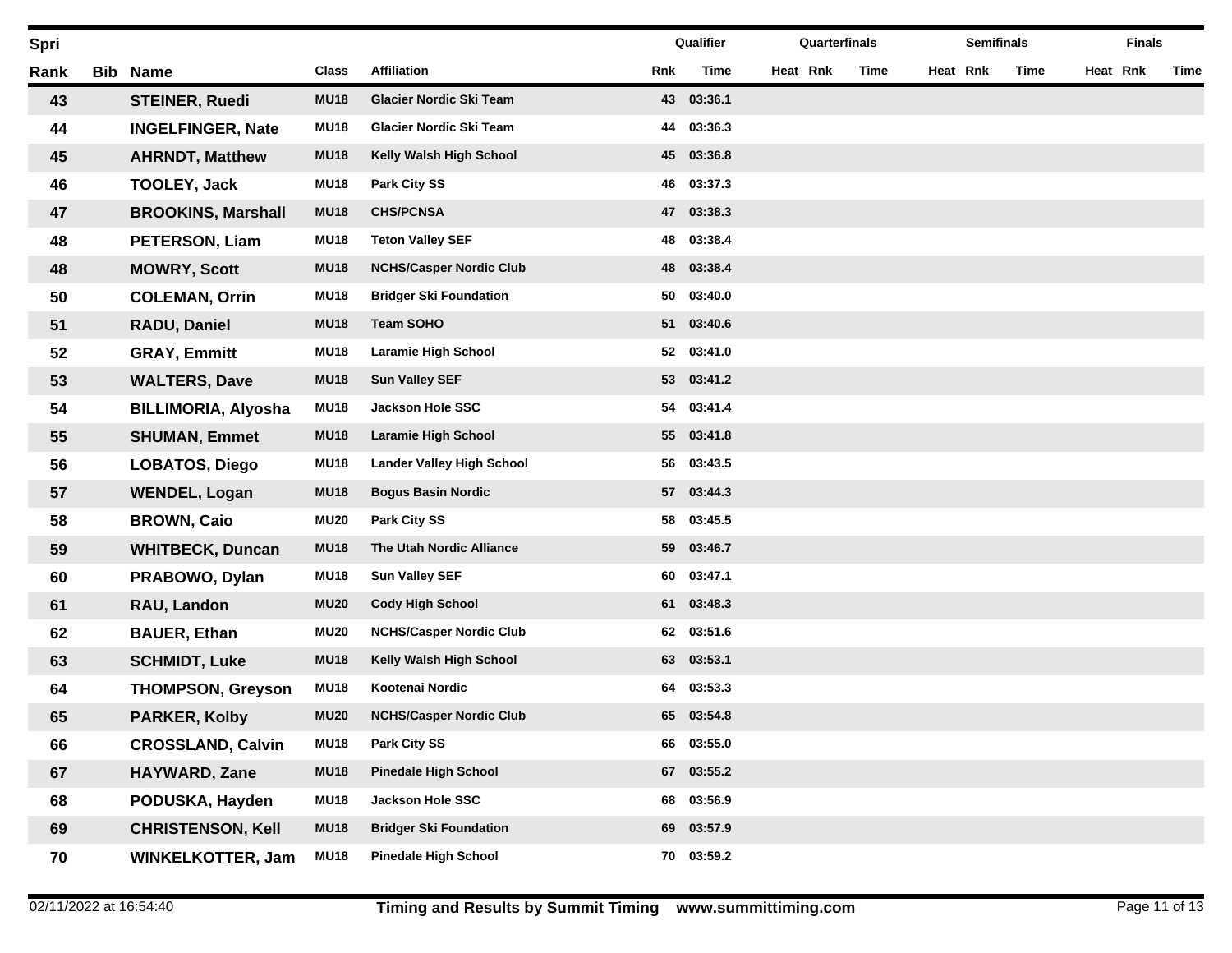| Spri |            |                           |             |                                  |     | Qualifier  | Quarterfinals |      |          | <b>Semifinals</b> |      |          | <b>Finals</b> |      |
|------|------------|---------------------------|-------------|----------------------------------|-----|------------|---------------|------|----------|-------------------|------|----------|---------------|------|
| Rank | <b>Bib</b> | <b>Name</b>               | Class       | <b>Affiliation</b>               | Rnk | Time       | Heat Rnk      | Time | Heat Rnk |                   | Time | Heat Rnk |               | Time |
| 71   |            | <b>SMITH, Tristan</b>     | <b>MU20</b> | <b>Laramie High School</b>       |     | 71 04:01.1 |               |      |          |                   |      |          |               |      |
| 72   |            | <b>CATCHPOLE, Jackson</b> | <b>MU20</b> | Kelly Walsh High School          | 72  | 04:01.2    |               |      |          |                   |      |          |               |      |
| 73   |            | <b>BROWNING, Ben</b>      | <b>MU18</b> | <b>Lander Valley High School</b> | 73  | 04:02.4    |               |      |          |                   |      |          |               |      |
| 74   |            | <b>ENDERS, Tristan</b>    | <b>MU18</b> | <b>NCHS/Casper Nordic Club</b>   | 74  | 04:03.9    |               |      |          |                   |      |          |               |      |
| 75   |            | GOODRICH, Josha           | <b>MU18</b> | Kelly Walsh High School          | 75  | 04:06.2    |               |      |          |                   |      |          |               |      |
| 76   |            | <b>QUILLINAN, Austin</b>  | <b>MU18</b> | <b>Laramie High School</b>       | 76  | 04:07.9    |               |      |          |                   |      |          |               |      |
| 77   |            | <b>VISSER, Ansel</b>      | <b>MU20</b> | <b>Laramie High School</b>       | 77  | 04:08.4    |               |      |          |                   |      |          |               |      |
| 78   |            | <b>MCCOY, Thomas</b>      | <b>MU18</b> | <b>Laramie High School</b>       | 78  | 04:12.8    |               |      |          |                   |      |          |               |      |
| 79   |            | <b>GRUNER, Andrew</b>     | <b>MU18</b> | <b>NCHS/Casper Nordic Club</b>   | 79  | 04:13.3    |               |      |          |                   |      |          |               |      |
| 80   |            | <b>EWERS, Braeden</b>     | <b>MU20</b> | <b>Laramie High School</b>       | 80  | 04:14.5    |               |      |          |                   |      |          |               |      |
| 81   |            | <b>BROWN, Lachlan</b>     | <b>MU20</b> | Jackson Hole High School         | 81  | 04:15.9    |               |      |          |                   |      |          |               |      |
| 82   |            | <b>CHESMORE, Riley</b>    | <b>MU18</b> | <b>Lander Valley High School</b> | 82  | 04:25.6    |               |      |          |                   |      |          |               |      |
| 83   |            | <b>SHEETS, Colten</b>     | <b>MU18</b> | <b>NCHS/Casper Nordic Club</b>   | 83  | 04:25.7    |               |      |          |                   |      |          |               |      |
| 84   |            | LORE, Luke                | <b>MU18</b> | Kelly Walsh High School          | 84  | 04:26.0    |               |      |          |                   |      |          |               |      |
| 85   |            | <b>BAXTER, Beau</b>       | <b>MU20</b> | <b>Cody High School</b>          | 85  | 04:26.1    |               |      |          |                   |      |          |               |      |
| 86   |            | <b>BLUEMEL, Colby</b>     | <b>MU18</b> | <b>Laramie High School</b>       | 86  | 04:26.7    |               |      |          |                   |      |          |               |      |
| 87   |            | <b>SOKULSKY, Matteus</b>  | <b>MU18</b> | <b>Sugar Bowl STA</b>            | 87  | 04:28.8    |               |      |          |                   |      |          |               |      |
| 88   |            | <b>YEOMANS, Nico</b>      | <b>MU18</b> | <b>Jackson Hole SSC</b>          | 88  | 04:30.2    |               |      |          |                   |      |          |               |      |
| 89   |            | <b>BALES, Tim</b>         | <b>MU18</b> | <b>Lander Valley High School</b> | 89  | 04:30.9    |               |      |          |                   |      |          |               |      |
| 90   |            | <b>HOLLINGER, Hudsen</b>  | <b>MU18</b> | Kelly Walsh High School          | 90  | 04:31.0    |               |      |          |                   |      |          |               |      |
| 91   |            | <b>HAMPTON, Noah</b>      | <b>MU20</b> | <b>Lander Valley High School</b> | 91  | 04:31.4    |               |      |          |                   |      |          |               |      |
| 92   |            | <b>WELCH, Bode</b>        | <b>MU18</b> | Jackson Hole High School         | 92  | 04:33.0    |               |      |          |                   |      |          |               |      |
| 93   |            | <b>BIGGS, Levi</b>        | <b>MU18</b> | <b>NCHS/Casper Nordic Club</b>   | 93  | 04:35.6    |               |      |          |                   |      |          |               |      |
| 94   |            | <b>BAKER, Gavin</b>       | <b>MU18</b> | <b>Laramie High School</b>       | 94  | 04:39.9    |               |      |          |                   |      |          |               |      |
| 95   |            | <b>MATA, Luis</b>         | <b>MU18</b> | <b>Cody High School</b>          | 95  | 04:40.7    |               |      |          |                   |      |          |               |      |
| 96   |            | <b>CANNY, Carlos</b>      | <b>MU18</b> | <b>Lander Valley High School</b> | 96  | 04:44.9    |               |      |          |                   |      |          |               |      |
| 97   |            | PHILLIPS, Parker          | <b>MU18</b> | Kelly Walsh High School          | 97  | 04:49.2    |               |      |          |                   |      |          |               |      |
| 98   |            | <b>HONG, Alexander</b>    | <b>MU18</b> | Jackson Hole High School         | 98  | 04:53.9    |               |      |          |                   |      |          |               |      |